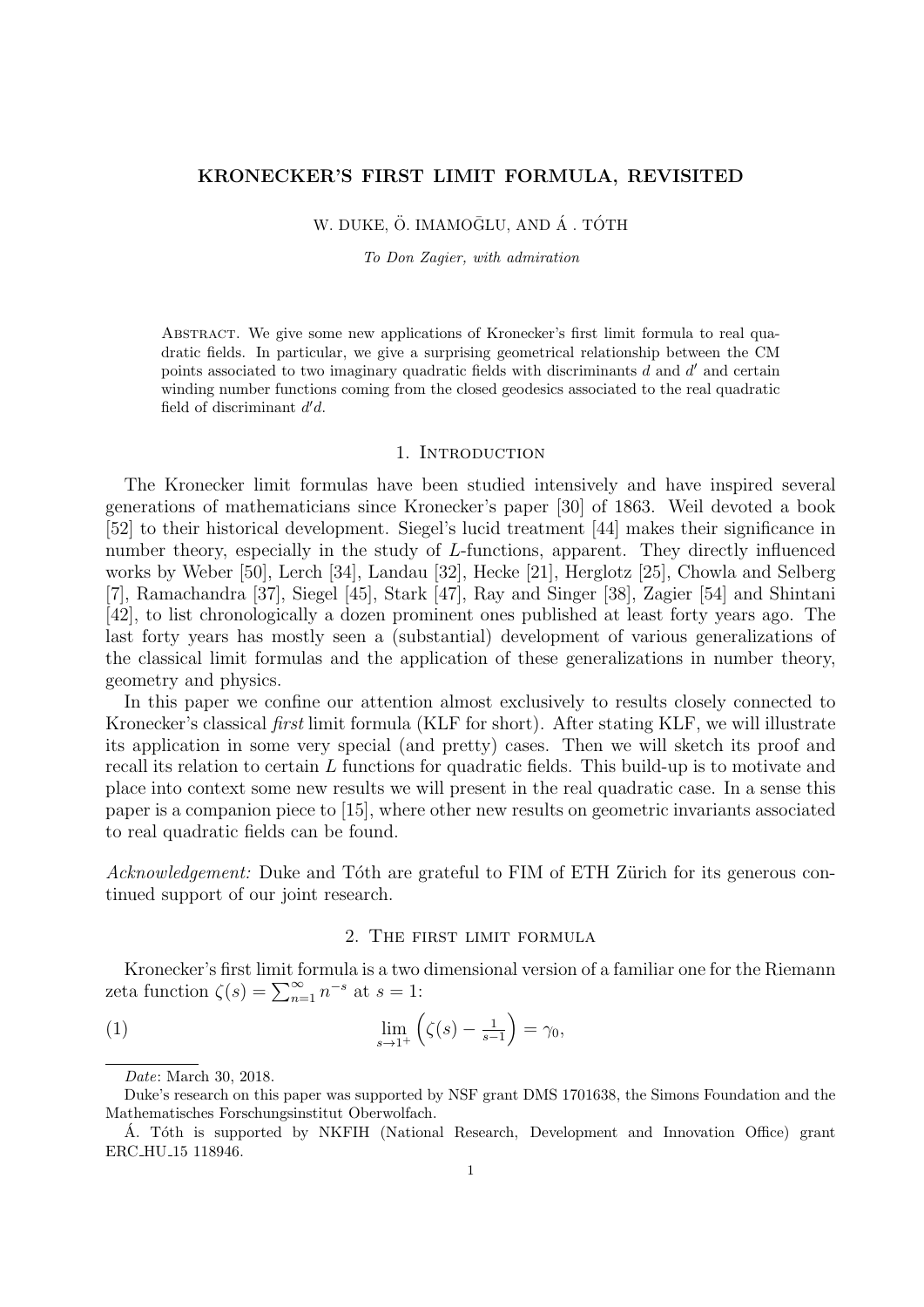where  $\gamma_0 = 0.577216...$  is Euler's constant. Let

$$
Q(x, y) = ax^2 + bxy + cy^2
$$

be a real binary quadratic form with discriminant  $D = b^2 - 4ac$ . In case Q is positive definite, that is  $a > 0$  and  $D < 0$ , Kronecker obtained a limit formula analogous to (1) for the zeta function

(2) 
$$
\zeta_Q(s) = \sum_{m,n \in \mathbb{Z}} Q(m,n)^{-s}.
$$

Here the prime indicates that (0*,* 0) is omitted from the sum. Since *Q* is positive definite, the sum defining  $\zeta_{\Omega}(s)$  converges absolutely for Re  $s > 1$ , yet it blows up at  $s = 1$ , as does the Riemann zeta function. Kronecker's limit formula has the same shape as (1), except that on the right hand side we have a term that depends on *Q* in a non-trivial way. This dependence is necessarily modular in that  $\zeta_Q(s) = \zeta_{\gamma Q}(s)$  for  $\gamma \in \Gamma = \text{PSL}(2, \mathbb{Z})$  with  $\gamma Q$  arising from *Q* by a unimodular change of variables. When the form *Q* is represented by

$$
z_Q = \frac{-b + \sqrt{D}}{2a} \in \mathcal{H},
$$

*H* the upper half-plane, it can be checked that  $z_{\gamma^{-1}Q} = \gamma z_Q$  where  $\gamma \in \Gamma$  acts as usual on  $z \in \mathcal{H}$  as a linear fractional map. The modular function that appears is

$$
H(z) = -\log(y|\eta(z)|^4)
$$

(*H* for height) where, for  $q = e(z) = \exp(2\pi i z)$ ,

$$
\eta(z) = q^{1/24} \prod_{m \ge 1} (1 - q^m)
$$

is the Dedekind eta function. This *H* is a counterpart to the usual modular *j*-function

$$
j(z) = q^{-1} + 744 + 196844q + \cdots.
$$

Although it is non-holomorphic, *H* is bi-harmonic with respect to the hyperbolic Laplacian.

## FIGURE 1. The function  $H(z)$



**Theorem 1** (KLF). For  $a > 0$  and  $D < 0$  we have

(4) 
$$
\lim_{s \to 1^+} \left( |D|^{\frac{s}{2}} \zeta_Q(s) - \frac{2\pi}{s-1} \right) = 2\pi \left( 2\gamma_0 - \log 4 + H(z_Q) \right),
$$

*where*  $\gamma_0$  *is Euler's constant.*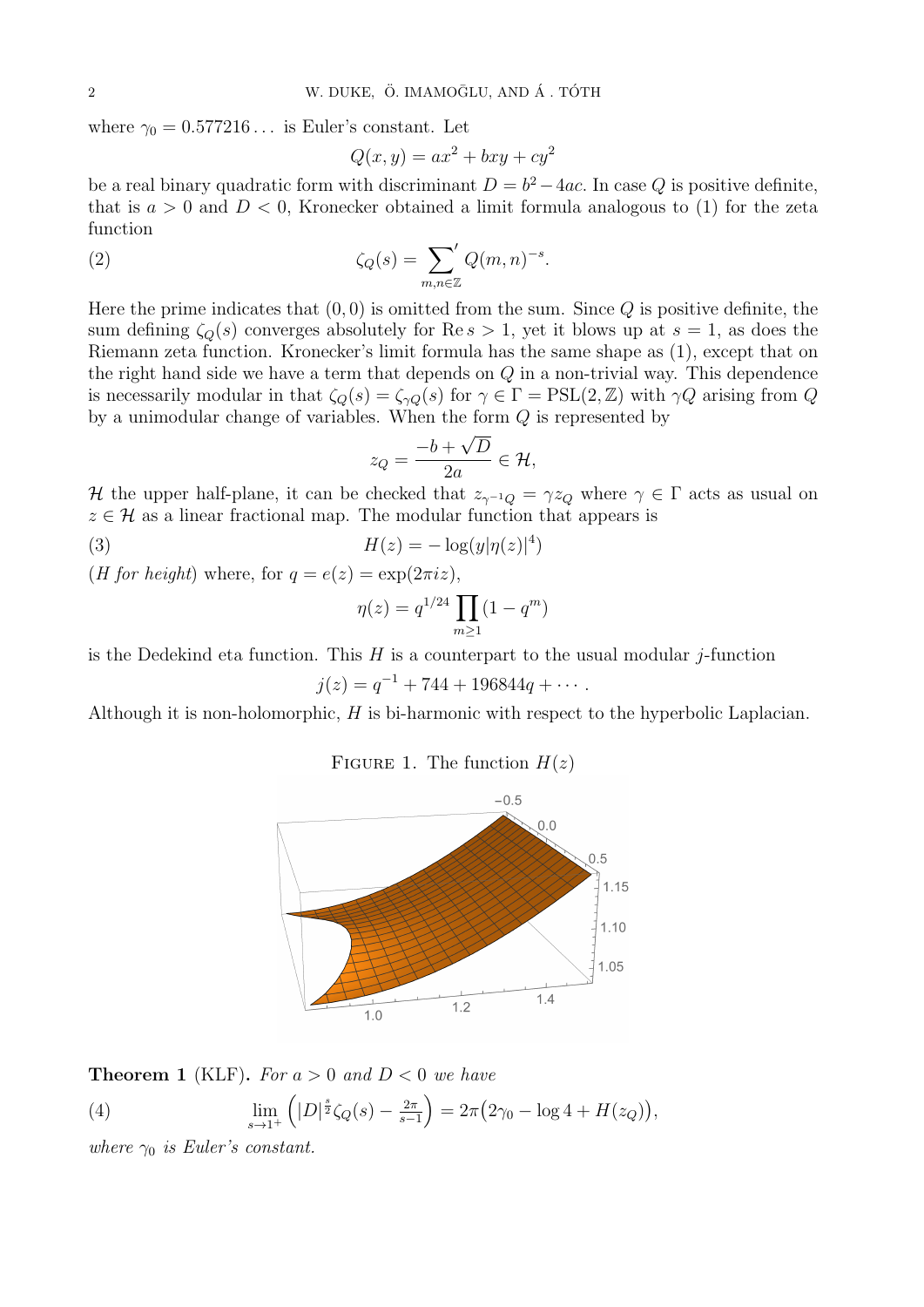#### Some examples

Before describing a proof, here are some attractive classical applications of KLF that do not require a lot of preparation to appreciate. All of these examples involve an interplay between  $\zeta_Q(s)$  and Dirichlet *L*-functions.

Consider for a prime  $q \equiv 3 \pmod{4}$  the positive definite *integral* quadratic form

$$
Q(x, y) = x^2 - xy + \frac{q+1}{4}y^2
$$

whose discriminant is  $D = -q$ . For a positive integer *n* plot the ellipse in  $\mathbb{R}^2$  determined by the equation  $Q(x, y) = n$ . It is a lovely fact that for some q we have a simple exact formula

FIGURE 2. Ellipses 
$$
x^2 - xy + \frac{q+1}{4}y^2 = n
$$
 for  $q = 7, 23, 31$  and  $n = 2$ 



as a function of *n* for the number  $r_q(n)$  of lattice points in  $\mathbb{Z}^2$  that lie on the ellipse:

(5) 
$$
r_q(n) = r_q(1) \sum_{d|n} \left(\frac{d}{q}\right),
$$

where  $\left(\frac{1}{q}\right)$  is the Legendre symbol. Since the nineteenth century it has been known that formula (5) holds for all *n* when

$$
q \in \{3, 7, 11, 19, 43, 67, 163\}.
$$

Unfortunately, (5) does not work for all *q*. It obviously does for  $n = 1$ . For  $n = 2$  the right hand side of formula (5) gives the value 4 when  $q \equiv 7 \pmod{8}$  and Figure 2 illustrates that this works when  $q = 7$  since there are 4 lattice points on the outermost ellipse, which is given by  $x^2 - xy + 2y^2 = 2$ . However, it fails for any larger  $q \equiv 7 \pmod{8}$  as the resulting narrowing ellipses (illustrated for  $q = 23$  and 31) cannot possibly contain any lattice points. It is instructive to try to extend this method to show that for any fixed  $q \equiv 3 \pmod{8}$  other than  $q = 3, 11, 19, 43, 67, 163$ , formula (5) must fail for some integer  $n > 0$ .

For fixed  $q \in \{3, 7, 11, 19, 43, 67, 163\}$  we can translate (5) into the form

(6) 
$$
\zeta_Q(s) = r_q(1)\zeta(s)L_{-q}(s),
$$

where for any fundamental discriminant *D* the Dirichlet *L*-function is defined by

$$
L_D(s) = \sum_{n \ge 1} \chi_D(n) n^{-s},
$$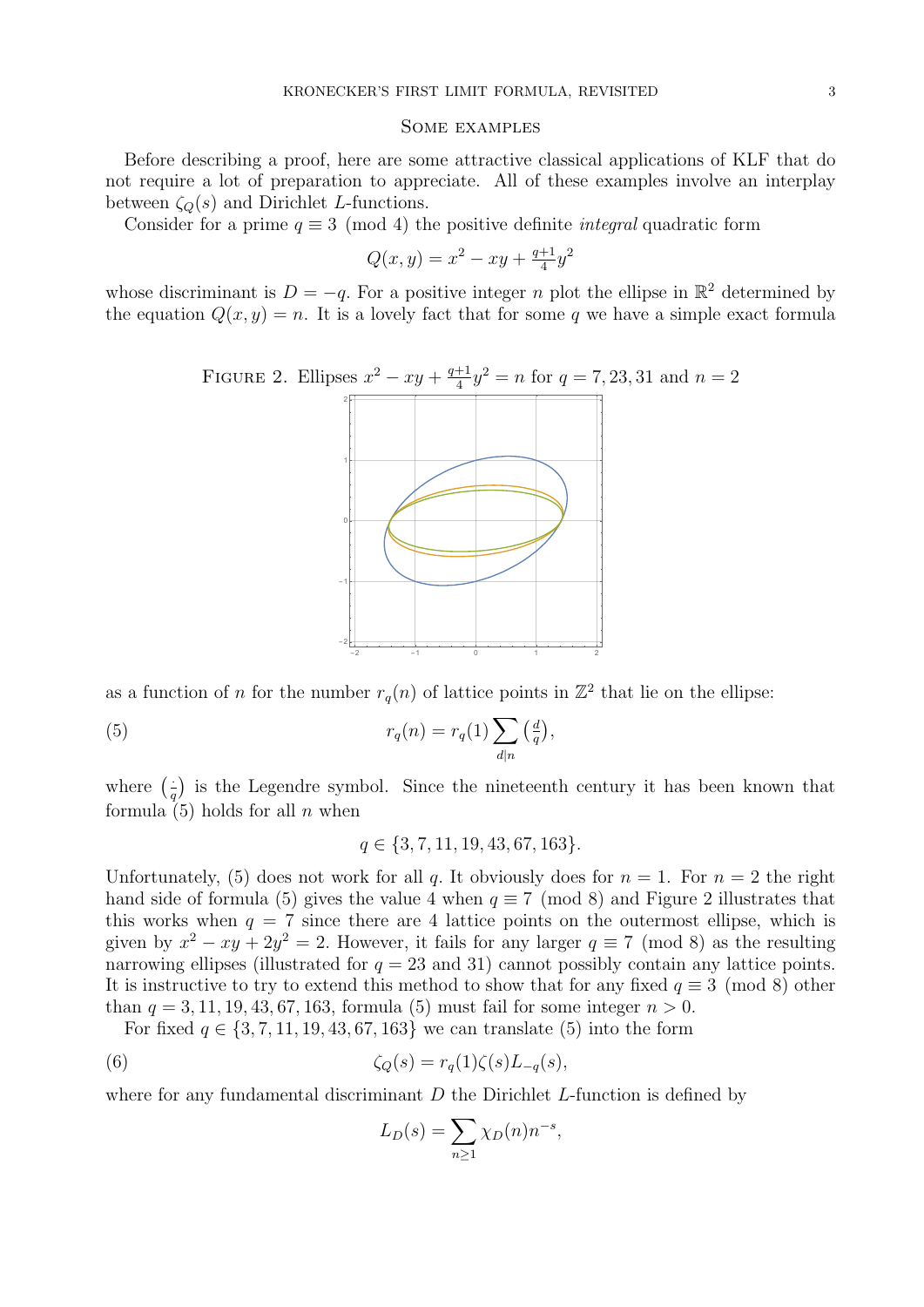with  $\chi_D(\cdot) = \left(\frac{D}{\cdot}\right)$  the Kronecker symbol. Here we have applied quadratic reciprocity. Of course  $r_q(1) = 2$  unless  $q = 3$ , when  $r_3(1) = 6$ . To avoid writing  $r_q(1)$  we now leave out the case  $q = 3$  and also, for the rest of this section, write  $L(s)$  for  $L<sub>D</sub>(s)$ , as long as the value of *D* is understood.

For these forms *Q*, KLF together with (1) and (6) implies both the evaluation  $L(1) = \frac{\pi}{\sqrt{q}}$ and the deeper fact that

(7) 
$$
\frac{\sqrt{q}}{\pi}L'(1) = \gamma_0 - \frac{1}{2}\log 4q + H(\frac{1+\sqrt{-q}}{2}).
$$

One way to go further with (7) is to utilize the Euler product

$$
L(s) = \prod_{p \text{ prime}} (1 - \left(\frac{p}{q}\right)p^{-s})^{-s}.
$$

Write  $\frac{\sqrt{q}}{\pi}$  $\frac{\sqrt{q}}{\pi}L'(1) = D \log L(s)|_{s=1}$  in (7) and observe that it implies

(8) 
$$
\sum_{p \text{ prime}} \left(\frac{p}{q}\right) \frac{\log p}{p} = \log q - H\left(\frac{1+\sqrt{-q}}{2}\right) + O(1) = -\frac{\pi}{6}\sqrt{q} + \log q + O(1).
$$

Roughly speaking, since the negative term  $-\frac{\pi}{6}$  $\frac{\pi}{6}\sqrt{q}$  on the RHS of (8) dominates, this asymptotic formula indicates that for (6) to hold for large *q*, there must be many quadratic non-residues modulo *q* among the first few primes. For instance, the first 12 primes are nonresidues modulo 163. This is one way to become convinced that formula (5) cannot remain true for large *q*, since the resulting imbalance in the distribution of quadratic residues should contradict the generalized Riemann hypothesis.

A different kind of application of KLF to (7) makes use of the identity

(9) 
$$
\frac{\sqrt{q}}{\pi}L'(1) = \gamma_0 + \log 2\pi - \sum_{n=1}^{q-1} \left(\frac{n}{q}\right) \log \Gamma\left(\frac{n}{q}\right),
$$

which was derived in 1883 by Berger [2] and independently by Lerch [34] in 1897 using Kummer's formula

(10) 
$$
\log\left(\frac{1}{\sqrt{2\pi}}\Gamma(x)\right) = \left(\frac{1}{2} - x\right)\left(\gamma_0 + \log 2\pi\right) + \frac{1}{2}\log(2\sin \pi x) + \frac{1}{\pi}\sum_{n\geq 1} n^{-1}\log n \, \sin(2\pi nx).
$$

Taken together, (9) and (7) give for  $q = 7, 11, 19, 43, 67, 163$  some remarkable evaluations:

(11) 
$$
\left|\eta\left(\frac{1+\sqrt{-q}}{2}\right)\right|^4 = \frac{1}{2\pi q} \prod_{n=1}^{q-1} \Gamma\left(\frac{n}{q}\right)^{\left(\frac{n}{q}\right)},
$$

also due to Lerch [34]. Chowla and Selberg [7, 8] later independently derived (11) and applied it to evaluate elliptic integrals having singular moduli, a connection already glimpsed by Landau in 1902 [32, p.313]. An equivalent formulation can be given in terms of certain hypergeometric series:

$$
F(a, b, c; x) = 1 + \sum_{n \ge 1} \frac{(a)_n (b)_n}{(c)_n} \frac{x^n}{n!},
$$

where  $(a)_n = a(a+1)\cdots(a+n-1)$ . Their result can be put into an elegant form using the Schläfli modular function

(12) 
$$
f(\tau) = e(-\frac{1}{48}) \frac{\eta(\frac{\tau+1}{2})}{\eta(\tau)}.
$$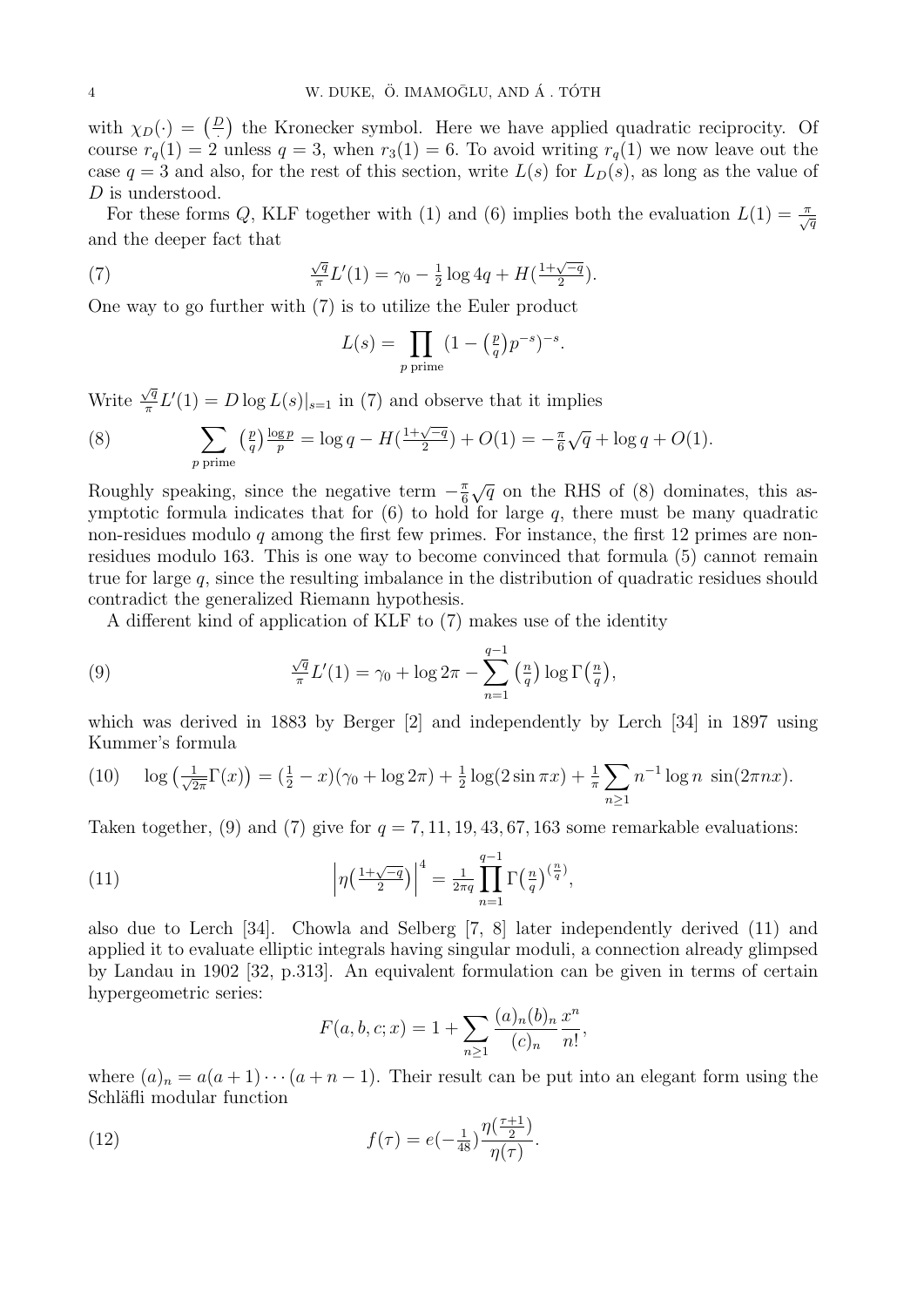For *q* = 7*,* 11*,* 19*,* 43*,* 67*,* 163 and *f* = *f*( *√ −q*) it can be shown that (11) yields

(13) 
$$
F(\frac{1}{4}, \frac{1}{4}, 1; 2^{6} f^{-24}) = (2q\pi)^{-\frac{1}{2}} f^{2} \prod_{n=1}^{q-1} \Gamma(\frac{n}{q})^{\frac{1}{2}(\frac{n}{q})}.
$$

Weber (see Tabelle VI. of [51]) computed explicitly all these values of *f*. Thus *f*( *√* Weber (see Tabelle VI. of [51]) computed explicitly all these values of f. Thus  $f(\sqrt{-7}) = \sqrt{2\pi}$  $\sqrt{2}$  and the others are algebraic integers of degree 3 over  $\mathbb Q$  that may be expressed in the (shockingly) simple form

$$
3f(\sqrt{-q}) = \alpha_q + (\beta_q + 3\sqrt{3q})^{\frac{1}{3}} + (\beta_q - 3\sqrt{3q})^{\frac{1}{3}},
$$

where  $\alpha_q = 2$  except that  $\alpha_{19} = 0$  and  $\beta_{11} = 17, \beta_{19} = 27, \beta_{43} = 35, \beta_{67} = 53, \beta_{163} = 135.$ 

In fact, diophantine properties of *f* are crucial in "resurrections" of Heegner's proof ([24]) that 163 is the largest *q* for which (5) holds. See Stark's ICM paper [46] for such a proof and also [48] for his recent description of some of the drama surrounding this result. See also Birch's papers [3], [4] and that of Deuring [12].

Weber's table of values of f also gives that for  $q = 5, 13, 37$ 

(14) 
$$
\frac{1}{2}f(\sqrt{-q})^8 = t + u\sqrt{q},
$$

where  $(t, u) = (3, 1), (11, 3), (146, 24)$ , respectively. It turns out that these  $(t, u)$  solve the Pell equation

$$
t^2 - qu^2 = 4
$$

with  $t$  minimal among all solutions with  $t, u > 0$ . These give samples of Kronecker's "solution" of the Pell equation using modular functions. The connection with KLF comes from the fact that for

$$
Q(x, y) = x2 + qy2
$$
 and  $Q'(x, y) = 2x2 - 2xy + \frac{q+1}{2}y2$ 

when  $q = 5, 13, 37$  we have that

$$
2L_{-4}(s)L_q(s) = \zeta_Q(s) - \zeta_{Q'}(s).
$$

Now apply KLF to the right hand side and the famous result of Dirichlet

$$
\sqrt{q}L_q(1) = \log \frac{1}{2}(t + u\sqrt{q})
$$

to the left hand side to get (14).

## 3. Proof of KLF

There are a number of proofs, starting with Kronecker's own. See [52] for a discussion. Here we will give a brief treatment of one of the most transparent ones. For  $z \in \mathcal{H}$  and  $\text{Re } s > 1$  define  $E(z, s)$  by

(15) 
$$
\zeta(2s)E(z,s) = \frac{1}{2}y^s \sum_{m,n \in \mathbb{Z}}^{\prime} |m + nz|^{-2s}.
$$

We may work with  $\zeta(2s)E(z, s)$  to prove KLF since

(16) 
$$
|D|^{\frac{s}{2}}\zeta_Q(s) = 2^{s+1}\zeta(2s)E(z_Q, s).
$$

The key input is the Fourier expansion of  $\zeta(2s)E(z, s)$ , which was found by Deuring [11] and Chowla-Selberg [8]. We simply state the result; an excellent source for its proof is [33]. It is convenient to state the result for the completion

(17) 
$$
E^*(z,s) = \pi^{-s} \Gamma(s) \zeta(2s) E(z,s).
$$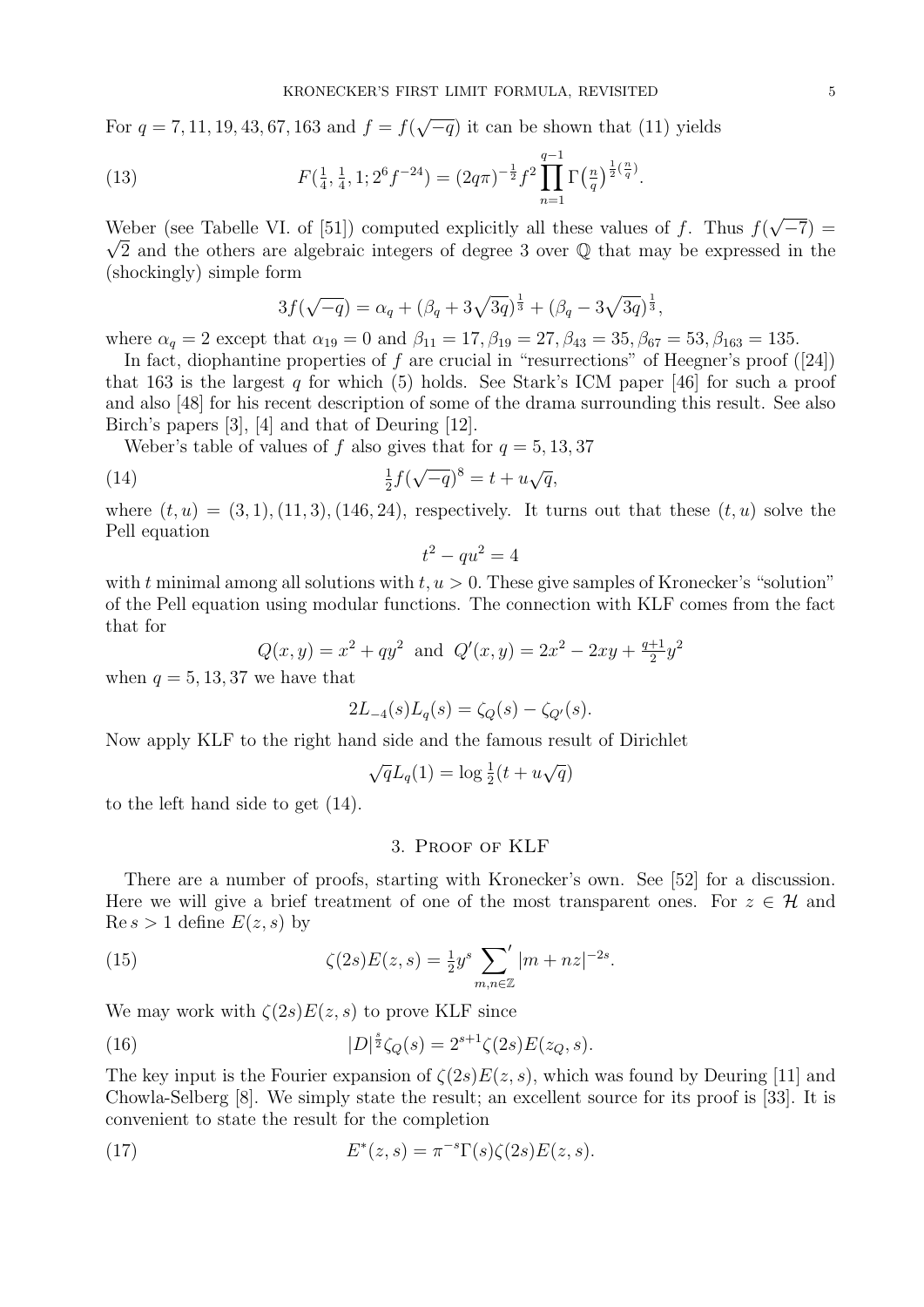As usual set  $\Lambda(s) = \pi^{-\frac{s}{2}} \Gamma(\frac{s}{2}) \zeta(s)$ . Then we have the Fourier expansion

$$
(18) \quad E^*(z,s) = \Lambda(2s)y^s + \Lambda(2-2s)y^{1-s} + 4y^{1/2} \sum_{n\geq 1} n^{\frac{1}{2}-s} \sigma_{2s-1}(n) K_{s-\frac{1}{2}}(2\pi ny) \cos(2\pi nx),
$$

where  $\sigma_s(n) = \sum_{d|n} d^s$  and  $K_s(y)$  is the usual Bessel function. By making use of (16) and (17), the proof of KLF can be reduced to the following statement:

(19) 
$$
2E^*(z,s) = \frac{1}{s-1} + \gamma_0 - \log(4\pi y) - 4\log|\eta(z)| + O(s-1).
$$

To obtain (19), first note that

$$
K_{\frac{1}{2}}(y) = \sqrt{\frac{\pi}{2y}}e^{-y}.
$$

By (18) it follows that

$$
2E^*(z,s) = \frac{1}{s-1} + \gamma_0 - \log(4\pi y) + \frac{1}{3}\pi y + 4\text{Re}\left(\sum_{n\geq 1} n^{-1}\sigma_1(n)q^n\right) + O(s-1).
$$

Now apply

$$
\operatorname{Re}\left(\sum_{n\geq 1} n^{-1}\sigma_1(n)q^n\right) = \operatorname{Re}\left(\sum_{m,n\geq 1} n^{-1}q^{mn}\right) = -\left(\log|\eta(z)| + \frac{\pi y}{12}\right)
$$

to finish the proof of (19), hence of KLF.

*Remark:* A quite different kind of proof was given by Shintani [43] using the Barnes double gamma function.

## EXPANSIONS AROUND  $s = 0$

It turns out to often be advantageous to have expansions of KLF–type around *s* = 0. An added bonus of the Fourier expansion (18) is that it renders as obvious the analytic continuation and functional equation of  $E^*(z, s)$ . Using that  $\Lambda(1-s) = \Lambda(s)$ ,  $K_s(y) = K_{-s}(y)$ and

$$
n^s \sigma_{-2s}(n) = n^{-s} \sigma_{2s}(n)
$$

it follows from (18) that  $s(s-1)E^*(z, s)$  is entire and that

(20) 
$$
E^*(1-s, z) = E^*(z, s).
$$

This makes it easy to compute the Laurent expansion of  $\zeta_Q(s)$  around  $s = 0$ , which no longer contains the mysterious Euler constant that occurs in the formulas around  $s = 1$ . By the functional equation (20) and (19) we have

(21) 
$$
2E^*(z,s) = -s^{-1} + \gamma_0 - \log(4\pi) + H(z) + O(s)
$$
 hence

(22) 
$$
\zeta_Q(s) = -1 - \left( \log(8\pi^2|D|^{-\frac{1}{2}}) - H(z_Q) \right) s + O(s^2).
$$

There is a connection of *E*(*z, s*) to the spectral theory of the Laplacian on Γ*\H* hinted at by the occurrence of the Bessel function in the Fourier expansion (18), one that is somewhat miraculous with hindsight. In fact we can write

(23) 
$$
E(z,s) = \sum_{\gamma \in \Gamma_{\infty} \backslash \Gamma} (\text{Im } \gamma z)^s,
$$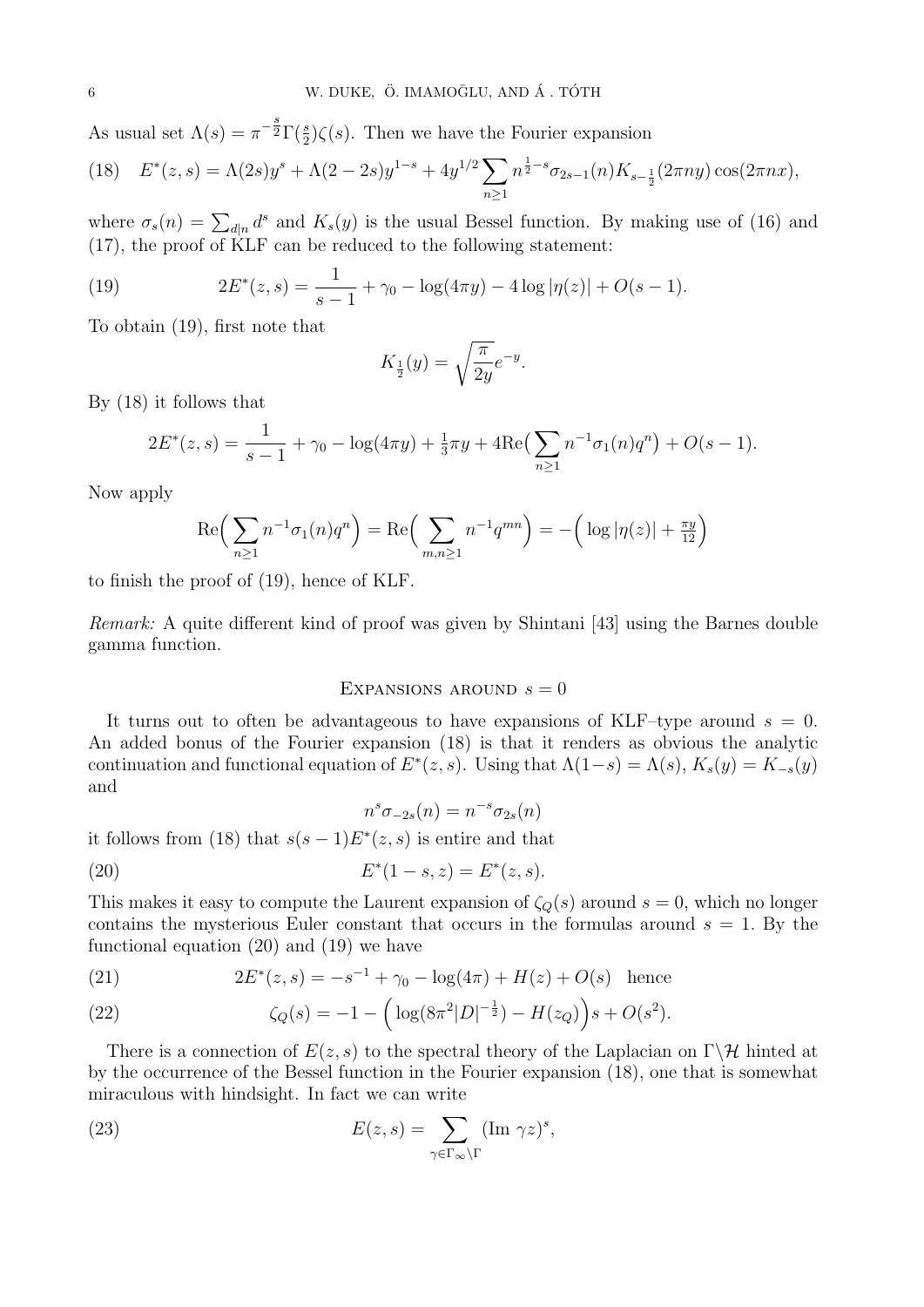where  $\Gamma_{\infty}$  is the usual parabolic subgroup generated by  $\pm \left(\begin{smallmatrix} 1 & 1 \\ 0 & 1 \end{smallmatrix}\right)$ . Let

(24) 
$$
\Delta = y^2(\partial_x^2 + \partial_y^2)
$$

be the hyperbolic Laplacian. Now  $\Delta \text{Im} z = s(s-1) \text{Im} z$  and  $\Delta$  commutes with linear fractional action. It follows that  $E(z, s)$  is an eigenfunction of  $-\Delta$ :

(25) 
$$
-\Delta E(z,s) = s(1-s)E(z,s).
$$

For Re  $s=\frac{1}{2}$  $\frac{1}{2}$  it happens that  $E(z, s)$  gives the continuous part of the spectral decomposition of  $\Delta$  on  $\Gamma\backslash\mathcal{H}$ . Consider the following expansion of  $E(z, s)$  around  $s = 0$ :

(26) 
$$
E(z,s) = H_0(z) - H_1(z)s + H_2(z)s^2 - \cdots
$$

From (21) and (17) we see that  $H_0(z) = 1$  and  $H_1 = H$ . Furthermore, upon using (25) in (26), we also have that  $\Delta H = 1$  and

$$
\Delta H_n = H_{n-2} + H_{n-1},
$$

for  $n \geq 2$ . In particular, *H* is bi-harmonic with respect to  $\Delta$ . For related work see [31].

## *L*-functions with genus characters

Perhaps the most important applications of Kronecker's limit formulas are to *L*-functions associated to quadratic fields and their abelian extensions. The first limit formula applies to abelian extensions that are unramified. In fact, we will only consider *L*-functions associated to unramified *quadratic* extensions, namely those with genus characters, for which there is already an extremely rich theory. *√*

Suppose that  $D \neq 1$  is a fundamental discriminant and  $\mathbb{K} = \mathbb{Q}$ *D*). Let  $\sigma : \mathbb{K} \to \mathbb{K}$ generate the Galois group of  $\mathbb{K}/\mathbb{Q}$  and for  $\alpha \in \mathbb{K}$  let  $N(\alpha) = \alpha \alpha^{\sigma}$ . Let  $\text{Cl}_{D}^{+}$  be the group of (narrow) fractional ideal classes in  $\mathbb K$ . Thus two ideals  $\mathfrak a$  and  $\mathfrak b$  are in the same class if there is  $\alpha \in \mathbb{K}$  with  $N(\alpha) > 0$  so that  $\mathfrak{a} = (\alpha)\mathfrak{b}$ . Let

$$
h(D)=\#\mathrm{Cl}_D^+
$$

be the class number and  $w = w_D$  be the number of roots of unity in K so that  $w = 2$  unless  $D = -3, -4$  when  $w = 6, 4$ , respectively. If  $D > 1$  let  $\epsilon_D$  be the smallest unit of norm 1 that is  $> 1$  in the ring of integers  $\mathcal{O}_{\mathbb{K}}$  of  $\mathbb{K}$ .

Associated to an ideal class *A* is the partial zeta function

$$
\zeta_{\mathbb{K}}(s, A) = \zeta(s, A) = \sum_{\mathfrak{a}} N(\mathfrak{a})^{-s},
$$

where **a** runs over all non-zero integral ideals in *A*. Note that  $\zeta(s, A) = \zeta(s, A^{-1})$ . Dirichlet applied his geometric method to evaluate

(27) 
$$
\lim_{s \to 1^+} (s-1)|D|^{\frac{s}{2}} \zeta(s, A) = \begin{cases} \frac{2\pi}{w} & \text{if } D < 0\\ \log \epsilon_D & \text{if } D > 1. \end{cases}
$$

Given a character  $\chi$  of  $Cl_D^+$  we have the *L*-function

(28) 
$$
L(s,\chi)=\sum_{\mathfrak{a}\subset\mathcal{O}_{\mathbb{K}}}\chi(\mathfrak{a})N(\mathfrak{a})^{-s}=\sum_{A\in\mathrm{Cl}_{D}^{+}}\chi(A)\zeta(s,A).
$$

A genus is an element of the group of genera, which is (isomorphic to) the quotient group (29) Gen(K) =  $Cl_D^+/(Cl_D^+)^2$ .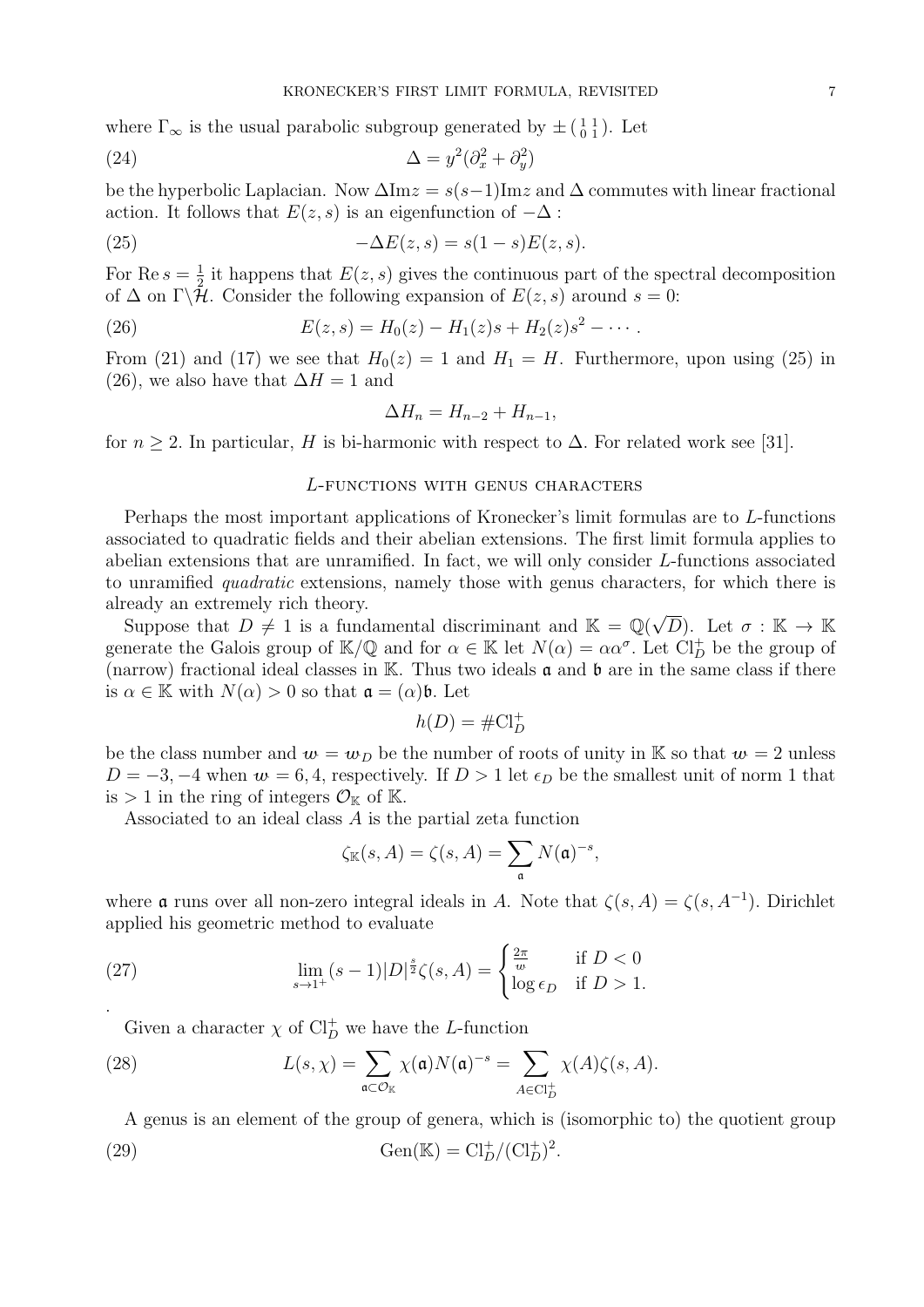It is known that  $Gen(\mathbb{K}) \cong (\mathbb{Z}/2\mathbb{Z})^{\omega(D)-1}$  so if  $G_D$  is a genus in  $Cl_D^+$  then

(30) 
$$
\#G_D = 2^{1-\omega(D)}h(D),
$$

where  $\omega(D)$  is the number of distinct prime factors of *D*. The characters of Gen(K) descend from the real characters of  $Cl_D^+$  and are in one to one correspondence with co-prime factorizations  $D = d'd$  where *d* and *d'* are fundamental discriminants (including 1). Kronecker discovered a factorization of  $L(s, \chi)$  for such a  $\chi$  that corresponds to  $D = d'd$ :

(31) 
$$
L(s, \chi) = L_{d'}(s) L_d(s).
$$

In particular, the Dedekind zeta function of  $K$  satisfies

(32) 
$$
\zeta_{\mathbb{K}}(s) = L(s,1) = \zeta(s)L_D(s).
$$

By (27) and well-known functional equations we get

(33) 
$$
L_D(0) = \frac{2h(D)}{w} \text{ if } D < 0 \text{ and } L'_D(0) = \frac{1}{2}h(D)\log \epsilon_D \text{ if } D > 1.
$$

#### THE HURWITZ ZETA FUNCTION

A useful tool to study Dirichlet *L*-functions at *s* = 0 is the Hurwitz zeta function, which is defined for  $x > 0$  and  $Re(s) > 1$  by

$$
\zeta(s,x) = \sum_{n\geq 0} (n+x)^{-s}.
$$

For fixed  $x > 0$  it has an analytic continuation in *s* to an entire function except for a simple pole at  $s = 1$ . It has the expansion due to Hurwitz [28] (see also p. 269 of [53]):

$$
\zeta(x,s) = \frac{\Gamma(1-s)}{(2\pi)^{1-s}} \left( \sin \frac{\pi s}{2} \sum_{n\geq 1} \frac{\cos 2\pi nx}{n^{1-s}} + \cos \frac{\pi s}{2} \sum_{n\geq 1} \frac{\sin 2\pi nx}{n^{1-s}} \right),\,
$$

valid for  $0 < x < 1$  and  $\text{Re } s < 0$ . This can be used to find the Laurent expansion of  $\zeta(x, s)$ around  $s = 0$ . In particular we have

$$
\zeta(x,0) = \frac{1}{2} - x,
$$

and from Kummer's formula (10)

$$
\partial_s \zeta(x,0) = \log \left( (2\pi)^{-\frac{1}{2}} \Gamma(x) \right).
$$

Since for any *D* we have

$$
L_D(s) = |D|^{-s} \sum_{n=1}^{|D|} \chi_D(n)\zeta(s, \frac{n}{|D|})
$$

we immediately deduce the following for  $D \neq 1$ :

(34) 
$$
L_D(0) = -|D|^{-1} \sum_{n=1}^{|D|-1} n \chi_D(n)
$$
 and  $L'_D(0) = -L_D(0) \log |D| + \sum_{n=1}^{|D|-1} \chi_D(n) \log \Gamma(\frac{n}{|D|}).$ 

Also, for  $D = 1$  we have  $\zeta(0) = -\frac{1}{2}$  $\frac{1}{2}, \zeta'(0) = -\frac{1}{2}$  $\frac{1}{2}$  log  $2\pi$ . If  $D > 1$ , we have that  $L_D(0) = 0$  and

(35) 
$$
L'_{D}(0) = -\frac{1}{2} \sum_{n=1}^{D} \chi_{D}(n) \log \left( \sin \frac{n\pi}{D} \right),
$$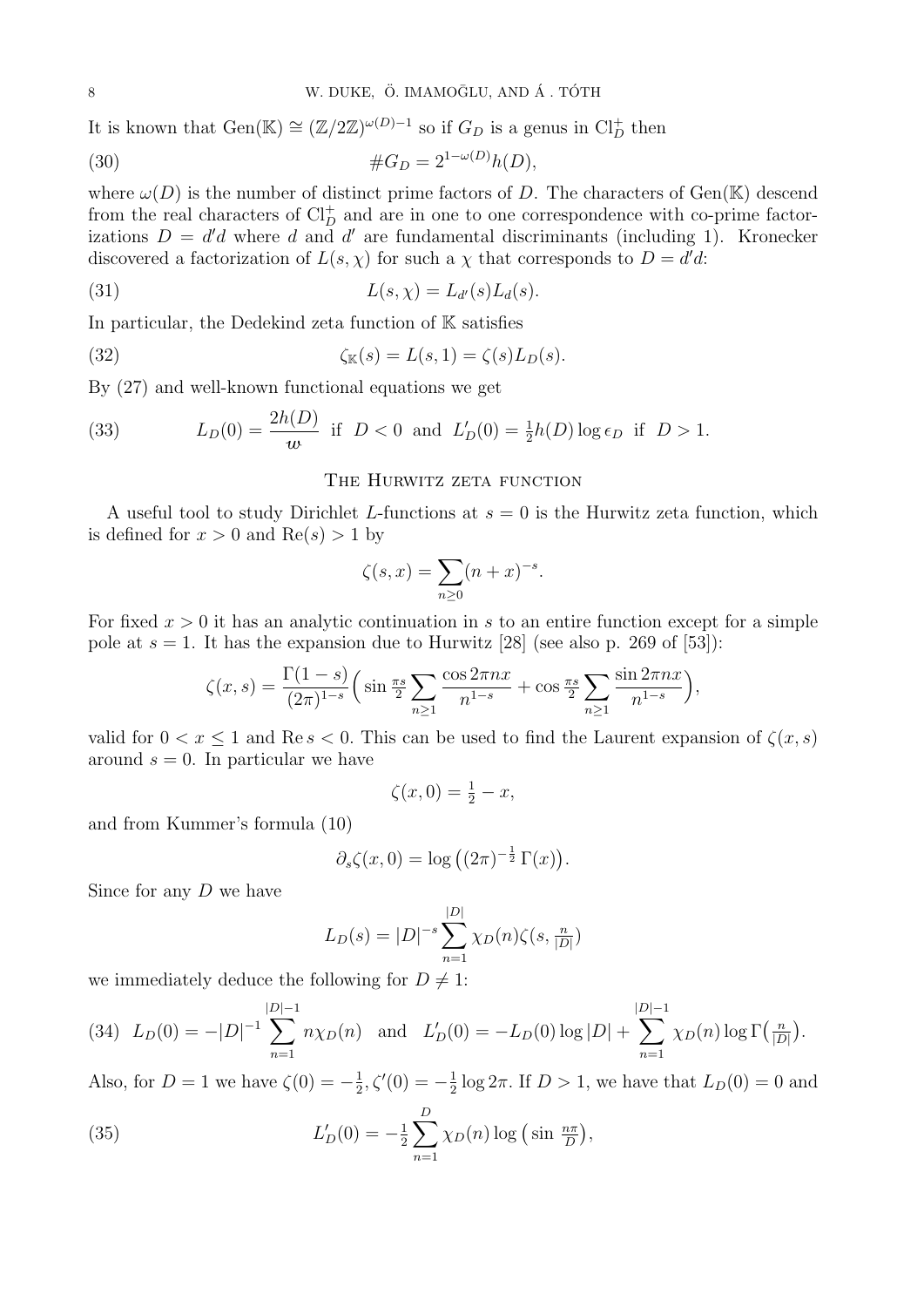by using the identity  $\Gamma(x)\Gamma(1-x) = \frac{\pi}{\sin x}$  in the second formula of (34). Thus by (34), (35) and (33) we recover Dirichlet's results

$$
h(D) = -\frac{w}{2|D|} \sum_{n=1}^{|D|-1} n\chi_D(n) \quad \text{and} \quad h(D) \log \epsilon_D = -\sum_{n=1}^D \chi_D(n) \log \left(\sin \frac{n\pi}{D}\right)
$$

for  $D < 0$  and  $D > 1$ , respectively. The function

(36) 
$$
R(x) = -\partial_s^2 \zeta(x,0)
$$

was studied by by Landau [32] and Ramanujan [37, Chapter 8] and applied to KLF by Deninger [10]. We have for  $D \neq 1$ 

(37) 
$$
L''_D(0) = -L_D(0) \log^2 |D| - 2L'_D(0) \log |D| - 2 \sum_{n=1}^{|D|-1} \chi_D(n) R(\frac{n}{|D|}).
$$

## KLF applied in the imaginary quadratic case

Happily, KLF applies directly when  $D < 0$ . The examples we outlined above had K imaginary of class number 1 or 2. The general case when  $D < 0$  and with a genus character is very similar. To start,

(38) 
$$
\zeta(s, A) = \frac{1}{w} \zeta_Q(s)
$$

for some positive integral *Q* of discriminant *D*. Here *A* is represented by  $a = \mathbb{Z} + z<sub>Q</sub>\mathbb{Z}$ . Set  $z_A = z_Q$  for any such choice, for instance that  $z_A \in \mathcal{F}$ , the standard fundamental domain for Γ. This point *z<sup>A</sup>* is often called a CM point, the CM short for "complex multiplication".

It follows from (16) and the duplication formula for the gamma function that

(39) 
$$
\Lambda(s, A) := |D|^{\frac{s}{2}} \pi^{-s} \Gamma(\frac{s}{2}) \Gamma(\frac{s+1}{2}) \zeta(s, A) = \frac{4\sqrt{\pi}}{w} E^*(z_Q, s).
$$

Thus  $\zeta(s, A)$  is entire but for a simple pole at  $s = 1$  and by (20) satisfies the functional equation

$$
\Lambda(s, A) = \Lambda(1 - s, A).
$$

A direct application of KLF in the form (22) to (38) gives the next result.

**Theorem 2** (Kronecker). For  $D < 0$  we have

$$
\zeta(0, A) = -\frac{1}{w} \text{ and}
$$
  

$$
\zeta'(0, A) = -\frac{1}{w} \log (8\pi^2 |D|^{-\frac{1}{2}}) + \frac{1}{w} H(z_A).
$$

Given any character  $\chi$  of  $Cl_D^+$  we can use this to give a formula for  $L'(0, \chi)$ . In case  $\chi$  is a genus character we obtain the following generalizations of the examples (11) and (14) from above.

**Corollary 1.** *Suppose that*  $D < 0$ *. Then for*  $w = w_D$  *the following holds:* 

(40) 
$$
\sum_{A \in \text{Cl}_D^+} H(z_A) = \frac{1}{2}h(D)\log(16\pi^2|D|) - \frac{w}{2}\sum_{n=1}^{|D|-1} \chi_D(n)\log\Gamma(\frac{n}{|D|}) \quad \text{(Lerch)}.
$$

*For*  $D = d'd$  *with*  $d' > 1$  *and*  $d < 0$  *co-prime fundamental discriminants and*  $\chi$  *the associated genus character we have*

(41) 
$$
\sum_{A \in \text{Cl}_D^+} \chi(A)H(z_A) = \frac{w_D}{w_d} h(d)h(d') \log \epsilon_{d'}
$$
 (Kronecker).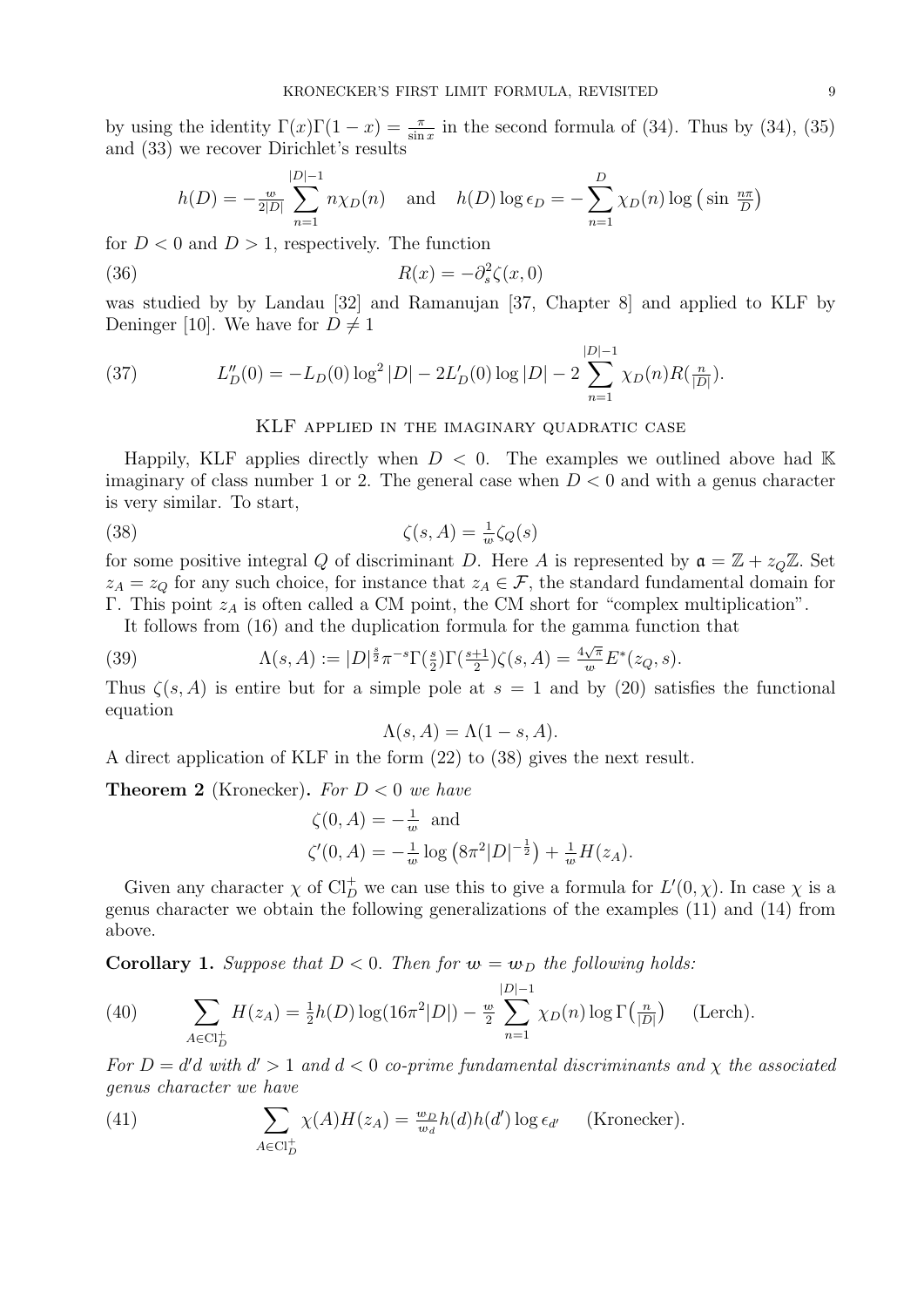Chowla and Selberg [8] reproved (40) independently and applied it to show that a period of an elliptic curve defined over an algebraic number field with CM by an order in *K* of discriminant *D <* 0 is an algebraic multiple of

$$
\sqrt{\pi}\prod_{n=1}^{|D|-1}\Gamma\left(\tfrac{n}{|D|}\right)^{\frac{w\chi_D(n)}{4h(D)}}.
$$

Note that (41) can be put in the form of an average:

(42) 
$$
\frac{1}{h(D)} \sum_{A \in \text{Cl}_D^+} \chi(A) H(z_A) = \frac{(h(d)/w_d)(h(d') \log \epsilon_{d'})}{h(D)/w_D}.
$$

## Indefinite binary quadratic forms: Zagier's limit formula

From now on we assume that  $D > 0$ . Since real quadratic field norms comes from indefinite binary quadratic forms, KLF does not apply *directly* to compute  $\zeta(s, A)$  when K is real quadratic. To address this problem, Zagier [54] gave an analogue of KLF for zeta functions associated to certain indefinite forms, which we will state here without proof. Let now

$$
Q(x, y) = ax^2 + bxy + cy^2
$$

be a real binary quadratic form with positive coefficients and positive discriminant  $D =$  $b^2 - 4ac$ . Then the roots  $w' < w$  of  $Q(1, -x) = 0$  are positive. Define

$$
Z_Q(s) = \sum_{n \ge 1} \sum_{m \ge 0} Q(n, m)^{-s}.
$$

**Theorem 3** (Zagier's limit formula)**.** *The function ZQ*(*s*) *has an analytic continuation to the half-plane*  $\text{Res} > \frac{1}{2}$  *with a simple pole at*  $s = 1$  *and* 

$$
\lim_{s \to 1} \left( D^{\frac{s}{2}} Z_Q(s) - \frac{\frac{1}{2} \log \frac{w}{w'}}{s - 1} \right) = P(w, w'),
$$
  
where  $P(x, y) = \mathcal{F}(x) - \mathcal{F}(y) + \text{Li}_2(\frac{y}{x}) - \frac{\pi^2}{6} + (\log \frac{x}{y})(\gamma_0 - \frac{1}{2} \log(x - y) + \frac{1}{4} \log \frac{x}{y})$  and  

$$
\mathcal{F}(x) = \sum_{n \ge 1} \frac{\psi(nx) - \log(nx)}{n},
$$

*where*  $\psi(x) = \frac{\Gamma'(x)}{\Gamma(x)}$  $\frac{\Gamma(x)}{\Gamma(x)}$  *is the digamma function.* 

In fact, by [56, Satz 1, p.132] we have that  $Z_Q(s)$  has an analytic continuation to Re  $s > -\frac{1}{2}$ 2 with a (possible) additional simple pole only at  $s = \frac{1}{2}$  $\frac{1}{2}$  and that

(43) 
$$
Z_Q(0) = \frac{1}{24} (\frac{b}{a} + \frac{b}{c} - 6).
$$

To proceed, we must relate  $Z_Q(s)$  to  $\zeta(s, A)$ . Each  $A \in \mathrm{Cl}_D^+$  contains fractional ideals of the form  $w\mathbb{Z} + \mathbb{Z} \in A$  where  $w \in \mathbb{K}$  is such that  $w > w^{\sigma}$ . Consider the *minus* (or backward) continued fraction of *w*:

(44) 
$$
w = [a_0, a_1, a_2, \ldots] = a_0 - \cfrac{1}{a_1 - \cfrac{1}{a_2 - \cfrac{1}{a_3 - \cdots}}}
$$

where  $a_j \in \mathbb{Z}$  with  $a_j \geq 2$  for  $j \geq 1$ . This continued fraction is eventually periodic and has a unique primitive cycle  $((n_1, \ldots, n_\ell))$  of length  $\ell$ , only defined up to cyclic permutations.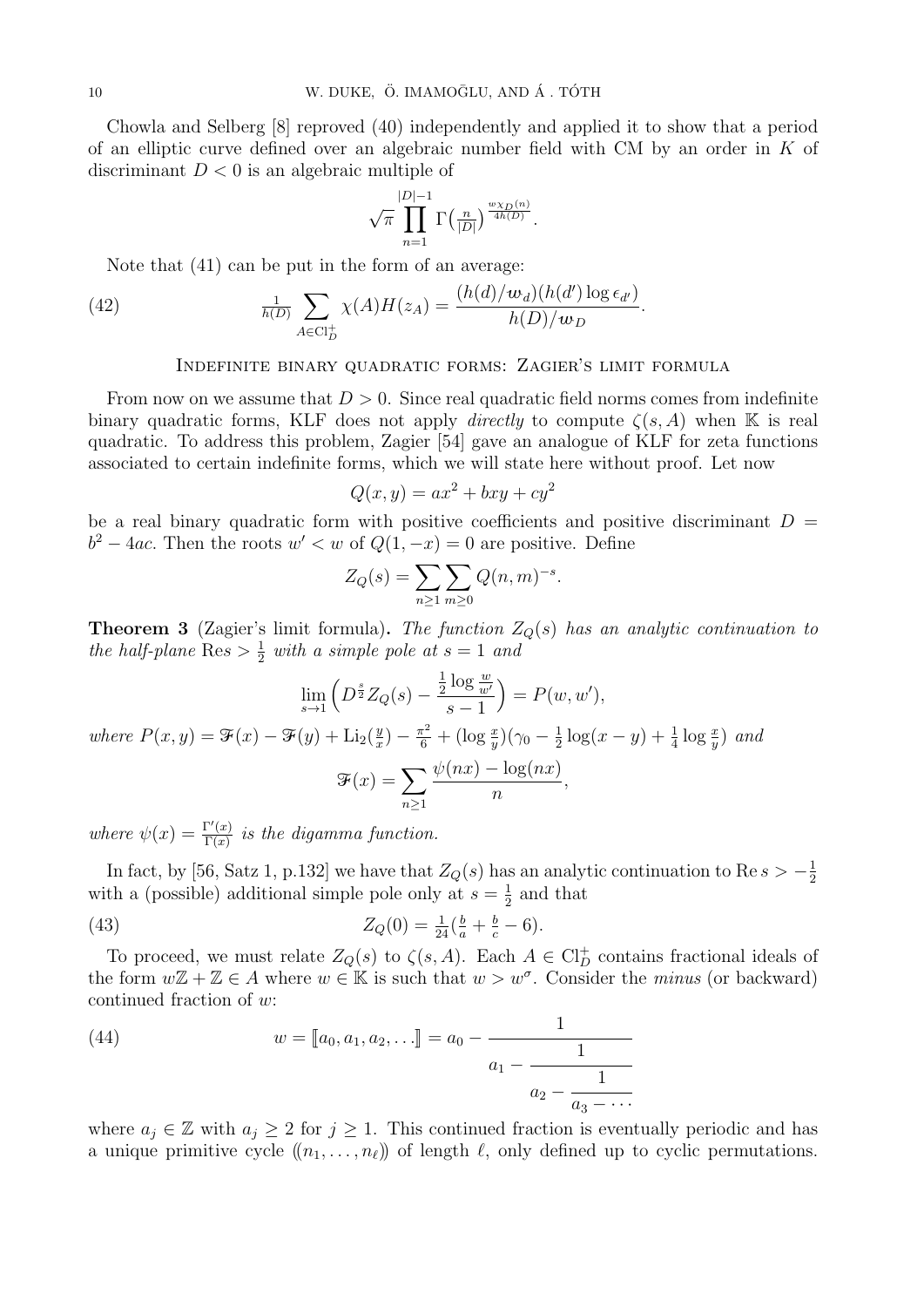Different admissible choices of *w* lead to the same primitive cycle. The continued fraction is purely periodic precisely when *w* is reduced in the sense that

$$
0 < w^{\sigma} < 1 < w
$$

(see [54], [56]). The cycle  $((n_1, \ldots, n_\ell))$  characterizes A; it is a *complete* class invariant. The length  $\ell = \ell_A$ , which is also the number of distinct reduced *w*, is another invariant as is the sum

$$
(45) \t\t\t m = m_A = n_1 + \cdots + n_\ell.
$$

It is convenient to define a third class invariant

$$
\Psi(A) = m_A - 3\ell_A.
$$

Note that the cycle of *A−*<sup>1</sup> is given by that of *A* reversed:

$$
(47) \qquad \qquad ((n_{\ell},\ldots,n_1))\,.
$$

To see this observe that  $A^{-1}$  is represented by  $(1/w^{\sigma})\mathbb{Z} + \mathbb{Z}$  and by [56, p.128] the continued fraction of  $1/w^{\sigma}$  has (47) as its cycle. Thus

$$
\Psi(A^{-1}) = \Psi(A).
$$

Similarly, using the relation between the minus continued fractions and regular simple continued fractions, it is shown in [27, p. 49] that

$$
\Psi(A) = \ell_{AJ} - \ell_A,
$$

where *J* denotes the class of the different  $(\sqrt{D})$  of *K*. Hence we also have that

$$
\Psi(A^{-1}J) = \Psi(AJ) = -\Psi(A),
$$

using the conjugacy invariance of  $\Psi$ , (48) and that  $J^2 = I$ , where *I* is the principal class.

Let  $w_1, w_2, \ldots, w_\ell$  be the reduced values, which may be obtained from (44) and the cyclic permutations of the cycle. For each  $w_k$  we define the indefinite binary quadratic form

$$
Q_k(x, y) = \frac{1}{w_k - w_k^{\sigma}} (y + xw_k)(y + xw_k^{\sigma}),
$$

which has positive coefficients and discriminant one. Then Zagier gave the following important decomposition:

(50) 
$$
\zeta(s, A) = \sum_{k=1}^{\ell} Z_{Q_k}(s).
$$

By evaluating the corresponding limit for each  $Z_{Q_k}(s)$  we get a formula for the constant term in the Laurent expansion of  $|D|^{\frac{s}{2}}\zeta(s, A)$  around  $s = 1$  that involves a summation over the roots  $w_k$  and  $w_k^{\sigma}$  of the fixed function  $P$  from above.

**Theorem 4** (Zagier). *For*  $D > 0$ 

(51) 
$$
\lim_{s \to 1} \left( D^{\frac{s}{2}} \zeta(s, A) - \frac{\log \epsilon_D}{s - 1} \right) = \sum_{k=1}^{\ell} P(w_k, w_k^{\sigma}).
$$

*Remarks:*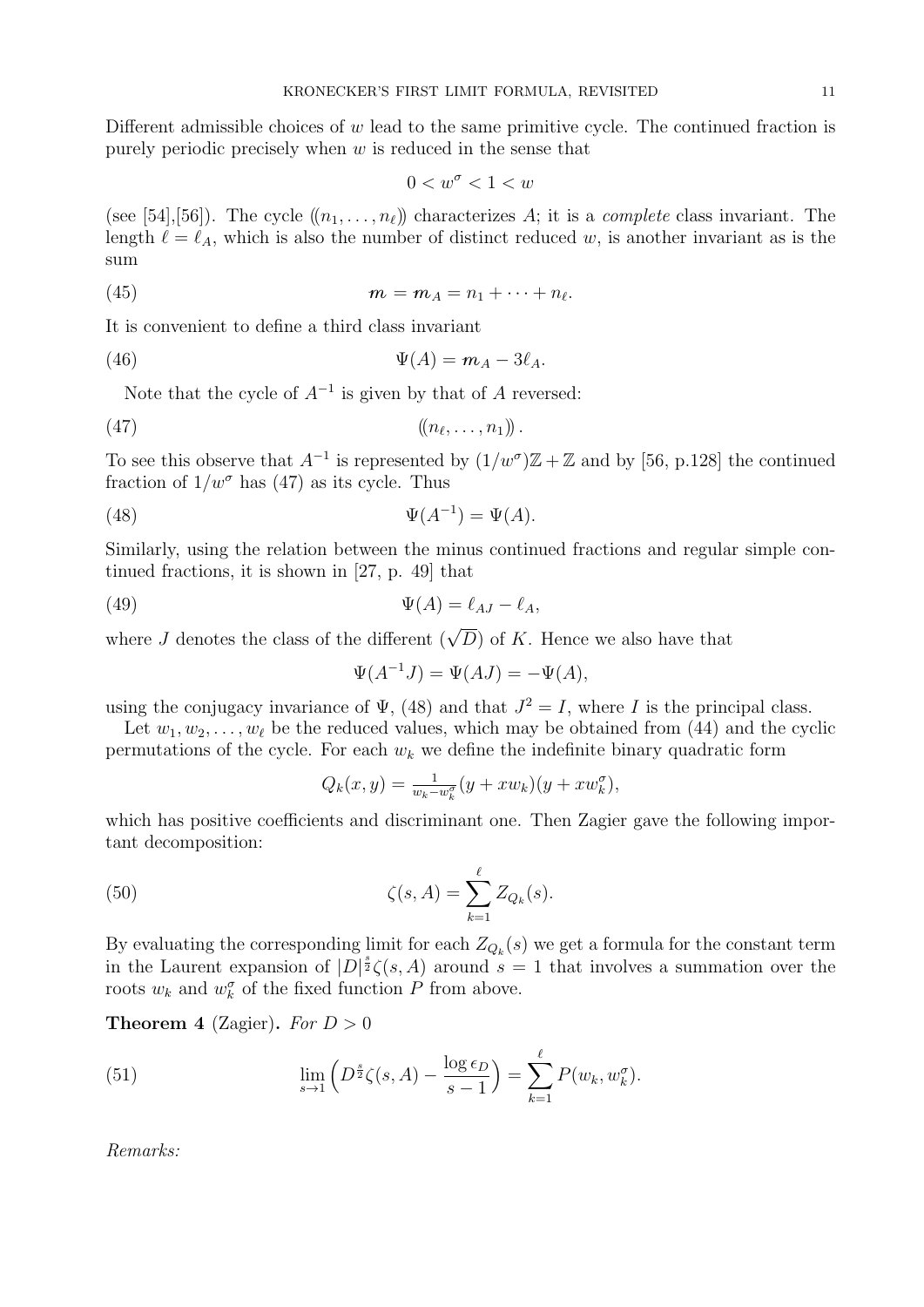1. To get the residue in (51), Zagier showed directly that

(52) 
$$
\epsilon_D^2 = \prod_{k=1}^{\ell} \frac{w_k}{w_k^{\sigma}}.
$$

In particular, this together with (51) gives an apparently non-geometric proof of Dirichlet's  $(27)$  when  $D > 1$ .

2. In a recent paper [49], Vlasenko and Zagier generalize  $(51)$  to  $s = 2, 3, \ldots$  and interpret that in terms of the cohomology of Γ*.*

#### Hecke's results

Zagier's paper followed earlier work of Hecke on the problem of extending Kronecker's ideas to real quadratic fields. Hecke's approach to KLF for a real quadratic field K was to integrate the definite version over appropriate cycles coming from the unit group of  $\mathcal{O}_{K}$ . His method is a direct descendent of that used by Dirichlet to prove his class number formula.

A subtlety about real quadratic fields, which turns out to be crucial, is the possible existence of units with negative norm. As above we denote by *I* the principal class and by *J* the class of the different  $(\sqrt{D})$  of K, which coincides with the class of principal ideals  $(\alpha)$  where<br>of the different  $(\sqrt{D})$  of K, which coincides with the class of principal ideals  $(\alpha)$  where  $N(\alpha) = \alpha \alpha^{\sigma} < 0$ . Then Cl<sup>+</sup><sub>*D</sub>*/*J* is the class group in the wide sense, which is trivial iff  $\mathcal{O}_{\mathbb{K}}$  is</sub> a UFD. Clearly  $J \neq I$  iff  $\mathcal{O}_\mathbb{K}$  contains no unit of norm  $-1$ . In this case each wide ideal class is the union of two narrow classes, say *A* and *JA*. A sufficient condition for  $J \neq I$  is that *D* is divisible by a prime  $p \equiv 3 \pmod{4}$ .

For a fixed narrow ideal class  $A \in \mathrm{Cl}_D^+$  and  $\mathfrak{a} = w\mathbb{Z} + \mathbb{Z} \in A$  with  $w > w^{\sigma}$ , let  $\mathcal{S}_w$  be the geodesic in  $\mathcal H$  with endpoints  $w^{\sigma}$  and  $w$ . The modular closed geodesic  $\mathcal C_A$  on  $\Gamma\backslash\mathcal H$  is defined as follows. Define  $\gamma_w = \pm \left( \begin{smallmatrix} a & b \\ c & d \end{smallmatrix} \right) \in \Gamma$ , where  $a, b, c, d \in \mathbb{Z}$  are determined by

(53) 
$$
\epsilon_D w = aw + b
$$

$$
\epsilon_D = cw + d,
$$

with  $\epsilon_D$  our unit. Then  $\gamma_w$  is a primitive hyperbolic transformation in  $\Gamma$  with fixed points *w <sup>σ</sup>* and *w*. Since

$$
(cw + d)^{-2} = \epsilon_D^{-2} < 1,
$$

we have that *w* is the attracting fixed point of  $\gamma_w$ . This induces on the geodesic  $\mathcal{S}_w$  a clockwise orientation. Distinct **a** and *w* for *A* induce Γ-conjugate transformations  $\gamma_w$ . If we choose some point  $z_0$  on  $\mathcal{S}_w$  then the directed arc on  $\mathcal{S}_w$  from  $z_0$  to  $\gamma_w(z_0)$ , when reduced modulo  $\Gamma$ , is the associated closed geodesic  $C_A$  on  $\Gamma \backslash \mathcal{H}$ . It is well-defined for the class *A* and gives rise to a unique set of oriented arcs (that could overlap) in  $\mathcal{F}$ . We also use  $\mathcal{C}_A$  to denote this set of arcs.

It is not difficult to show that the closed geodesic  $C_{A^{-1}J}$  has the same image as  $C_A$  but with the opposite orientation. The arcs of  $C_A$  retrace back over themselves when  $A^{-1}J = A$ or, equivalently,  $A^2 = J$ , i.e. *J* is in the principal genus. Sarnak [41] gave a nice account of these reciprocal geodesics.

It is possible to compute  $\gamma_w$  associated to a reduced *w* as above simply using the ordering of the cycle  $((n_1, \ldots, n_\ell))$  that corresponds to *w*. In fact, if as usual we set  $T = \pm \begin{pmatrix} 1 & 1 \\ 0 & 1 \end{pmatrix}$ ,  $S =$  $\pm$  ( $\begin{smallmatrix} 0 & 1 \\ -1 & 0 \end{smallmatrix}$ )  $\in$   $\Gamma$  then

(54) 
$$
\gamma_w = T^{n_1} S T^{n_2} S \cdots T^{n_\ell} S.
$$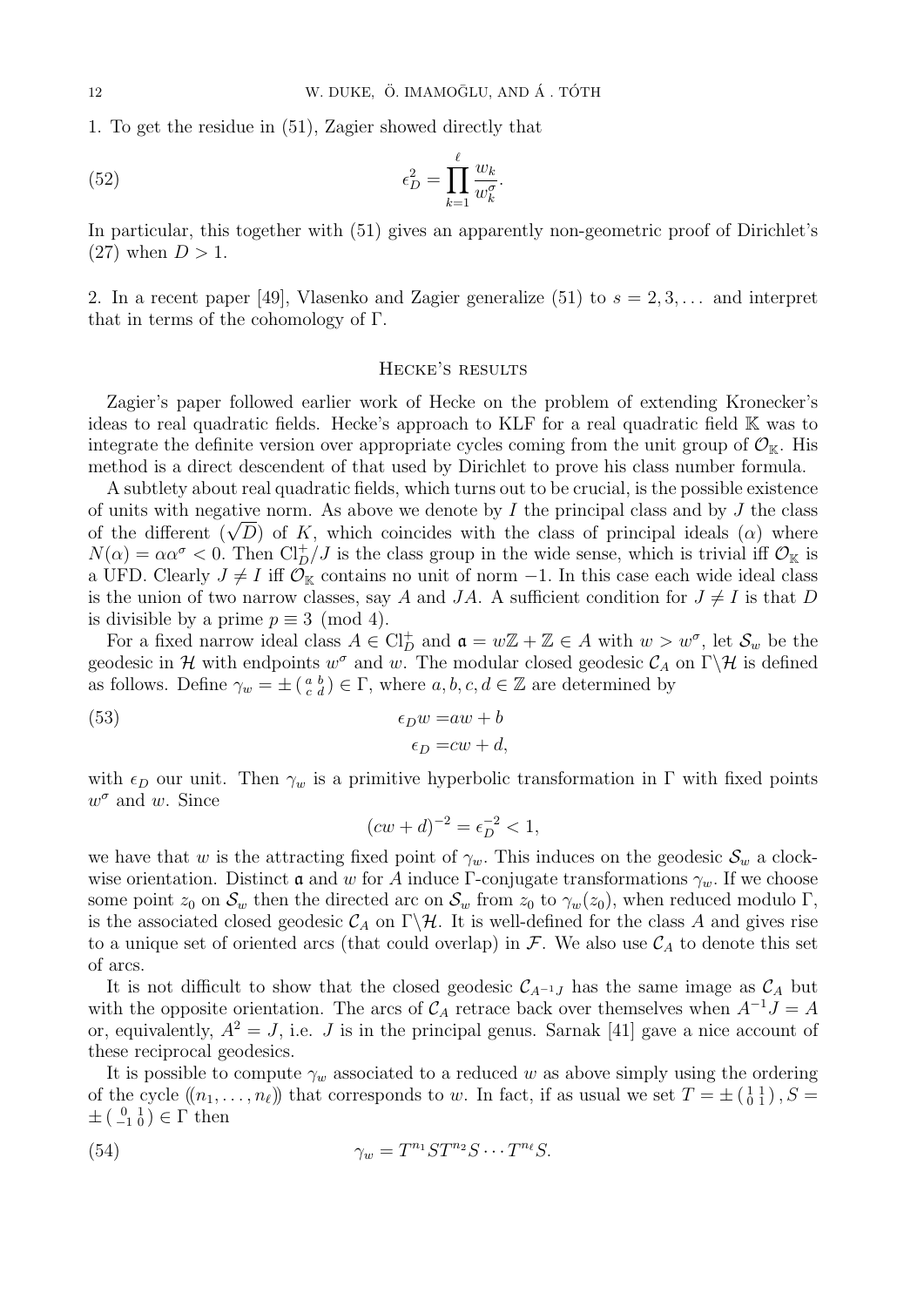A nice treatment of this is given by S. Katok in [29, p.11.]. The class invariant  $\Psi(A)$  can now be computed in terms of the entries in  $\gamma_w$ . The Rademacher symbol is defined for any  $\gamma = \pm \left( \begin{smallmatrix} a & b \\ c & d \end{smallmatrix} \right) \in \Gamma$  by

(55) 
$$
\Psi(\gamma) = \Phi(\gamma) - 3\operatorname{sign}(c(a+d)).
$$

Here  $\Phi(\gamma)$  is the Dedekind symbol given for all  $\gamma = \begin{pmatrix} a & b \\ c & d \end{pmatrix} \in \Gamma$  by

(56) 
$$
\Phi(\gamma) = \begin{cases} \frac{b}{d} & \text{if } c = 0\\ \frac{a+d}{c} - 12\operatorname{sign} c \cdot s(a, c) & \text{if } c \neq 0, \end{cases}
$$

where  $s(a, c)$  is the Dedekind sum, defined for  $gcd(a, c) = 1, c \neq 0$  by

$$
s(a,c) = \sum_{n=1}^{|c|} \left( \left( \frac{n}{c} \right) \right) \left( \left( \frac{na}{c} \right) \right).
$$

As usual,  $(x) = 0$  if  $x \in \mathbb{Z}$  and otherwise  $(x) = x - |x| - \frac{1}{2}$ . Rademacher showed that  $\Psi(\gamma)$  is invariant under conjugation in Γ. We also have that

(57) 
$$
\Psi(A) = \Psi(\gamma_w).
$$

This follows from a well known formula for  $\Psi(\gamma)$  given by Rademacher [19] which, when applied to the expansion of  $\gamma_w$  in (54) gives  $\Psi(A)$  as defined in (46).

*Even and Odd characters.* Say a character  $\chi$  of  $Cl_D^+$  is even if  $\chi(J) = 1$  and odd if  $\chi(J) = -1$ . In the more general terminology of [20], the odd characters are norm class characters of norm-signature type. Clearly the even characters are precisely those that induce wide class characters. It can be checked that a genus character coming from a decomposition  $D = d'd$ is odd if and only if *d* and *d ′* are both negative.

In order to adapt (39) for the presence of an infinite groups of units, Hecke invented his famous trick of dividing out the action of the unit group on generators of principal ideals. For real quadratic fields this procedure amounts to either integrating the Eisenstein series with respect to arc length over the associated closed geodesic  $C_A$  or integrating its derivative over this geodesic. In case  $I \neq J$  it is necessary to define

$$
\zeta_{\pm}(s, A) = \frac{1}{2} (\zeta(s, A) \pm \zeta(s, JA))
$$

and their completions

(58) 
$$
\Lambda_{+}(s, A) = D^{\frac{s}{2}} \pi^{-s} \Gamma(\frac{s}{2})^2 \zeta_{+}(s, A) \text{ and } \Lambda_{-}(s, A) = D^{\frac{s}{2}} \pi^{-s} \Gamma(\frac{s+1}{2})^2 \zeta_{-}(s, A).
$$

In general

$$
L(s, \chi) = \sum_{A \in \mathrm{Cl}_D^+} \chi(A) \zeta_{\pm}(s, A)
$$

where  $\chi(J) = \pm 1$ .

Hecke found the following integral representations (see [44, Chap. II *§* 5 pp. 114–149.]):

(59) 
$$
\Lambda_{+}(s, A) = \int_{\mathcal{C}_{A}} E^{*}(z, s) y^{-1} |dz|
$$

(60) 
$$
\Lambda_{-}(s, A) = \int_{\mathcal{C}_{A}} i \, \partial_{z} E^{*}(z, s) \, dz.
$$

These show, in particular, that  $s(1-s)\Lambda_{+}(s, A)$  are entire and invariant under  $s \mapsto 1-s$ .

First we examine the even case. By (59) and (21) we derive the following theorem.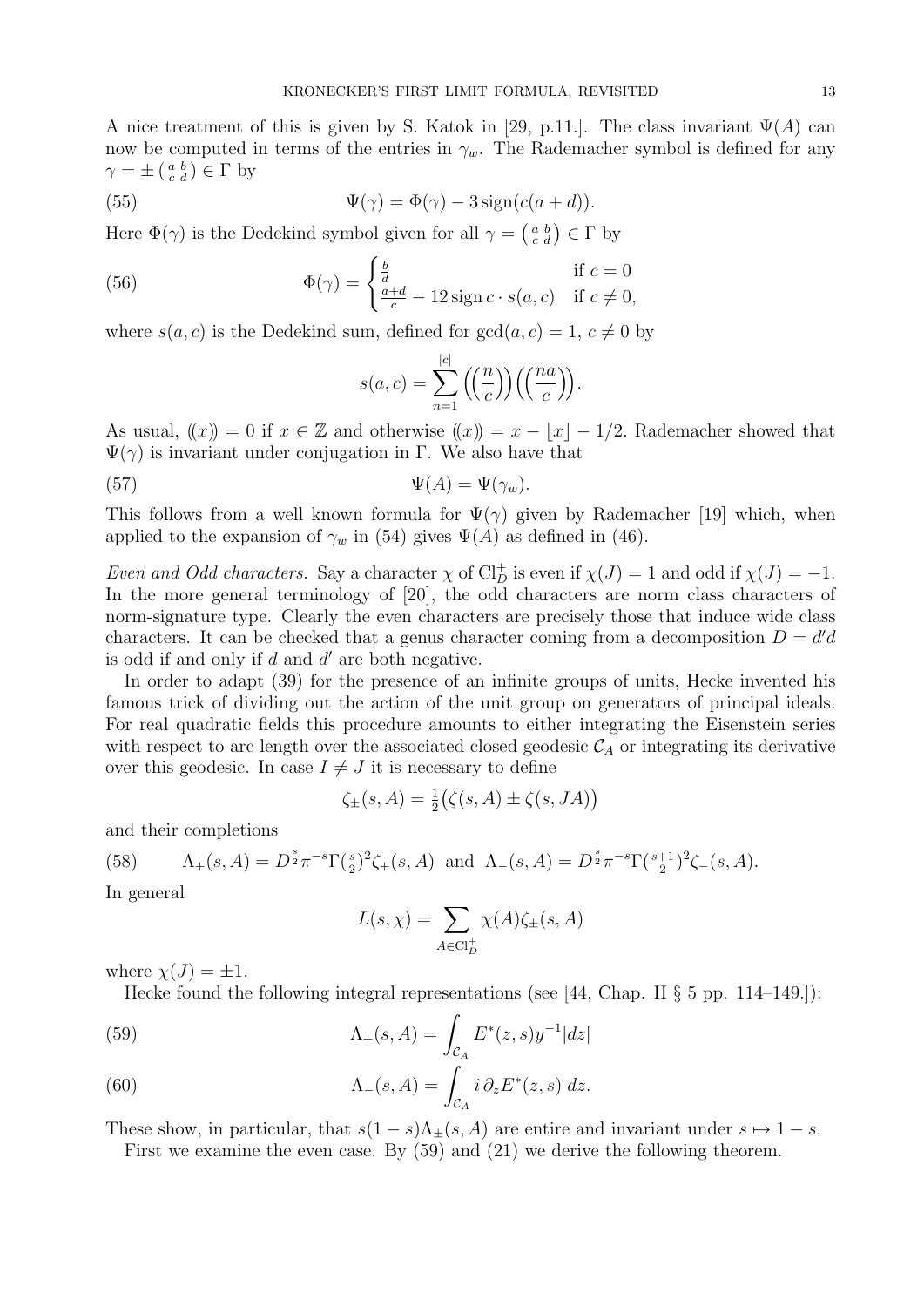**Theorem 5** (Hecke). *For*  $D > 1$  *we have that*  $\zeta_{+}(0, A) = 0$  *and* 

(61) 
$$
\zeta'_{+}(0, A) = -\frac{1}{8} \int_{\mathcal{C}_A} y^{-1} |dz| = -\frac{1}{4} \log \epsilon_D
$$

(62) 
$$
\zeta''_+(0,A) = \frac{1}{4} \int_{\mathcal{C}_A} \left( H(z) + \frac{1}{2} \log(\frac{D}{(2\pi)^4}) \right) y^{-1} |dz|.
$$

Given any even character  $\chi$  of  $Cl_D^+$  we can use these to give a formulas for  $L'(0, \chi)$  and  $L''(0, \chi)$ . In case  $\chi$  is a genus character the resulting formulas imply the following. Recall the definition of  $R(x)$  from (36) and (37).

**Corollary 2.** *For D >* 1

(63) 
$$
\sum_{A \in \text{Cl}_D^+} \int_{\mathcal{C}_A} y^{-1} |dz| = 2h(D) \log \epsilon_D \text{ and}
$$

(64) 
$$
\sum_{A \in \text{Cl}_D^+} \int_{\mathcal{C}_A} H(z) y^{-1} |dz| = (\log D + 2 \log 2\pi) h(D) \log \epsilon_D + 4 \sum_{n=1}^{D-1} \chi_D(n) R(\frac{n}{D}).
$$

*For*  $D = d'd$  *with*  $d', d > 1$  *co-prime fundamental discriminants and*  $\chi$  *the associated genus character,*

(65) 
$$
\sum_{A \in \mathrm{Cl}_D^+} \chi(A) \int_{\mathcal{C}_A} H(z) y^{-1} |dz| = 2h(d)h(d') \log \epsilon_d \log \epsilon_{d'}.
$$

Of course (63) is due to Dirichlet. The formulas (64) and (65) seem to have been first written down by Deninger [10] and Siegel [44, p.97.], respectively.

In response to Hecke's paper, Herglotz [25] managed to express the integral  $\int_{\mathcal{C}_A} H(z) y^{-1} |dz|$ in terms of integrals of elementary functions, but in general the resulting formula is pretty complicated. Before becoming aware of Herglotz's papers, Zagier applied his more general formula (51) to  $\zeta_{+}(s, A)$  to give another (equivalent) version. As an interesting application of his formula, Herglotz applied it to (65) in special cases to evaluate some elementary integrals that seem to defy other proofs. Recently Muzaffar and Williams [35] found another equivalent formulation and gave several more examples, including

$$
\int_0^1 \frac{\log(1 + x^{2+\sqrt{3}})}{1+x} dx = \frac{\pi^2}{12} (1 - \sqrt{3}) + \log 2 \log(1 + \sqrt{3}).
$$

Finally, note that (65) can be put in the form

(66) 
$$
\frac{1}{\sum_{A} \int_{\mathcal{C}_A} y^{-1} |dz|} \sum_{A \in \mathrm{Cl}_D^+} \chi(A) \int_{\mathcal{C}_A} H(z) y^{-1} |dz| = \frac{(h(d) \log \epsilon_d)(h(d') \log \epsilon_{d'})}{h(D) \log \epsilon_D},
$$

which is a real quadratic average analogous to (42).

EXPANSION OF  $\zeta$ <sup>*−*</sup>(*s, A*) AROUND *s* = 0: THE VALUE  $\zeta$ <sup>*−*</sup>(0*, A*)

From now on we consider only the remaining cases of  $\zeta$ <sup>*−*</sup>(*s, A*) and *L*(*s,*  $\chi$ ) with odd genus characters  $\chi$ . In view of the second formula of (58) and the functional equation we wish to evaluate *ζ−*(0*, A*) and *ζ ′ <sup>−</sup>*(0*, A*).

As far as we know, of these only  $\zeta$ <sup>−</sup>(0*, A*) has been evaluated before. We review this here and consider  $\zeta'_{-}(0, A)$  in the following section. There are several approaches to  $\zeta_{-}(0, A)$ . Probably the most direct is that of Zagier in [56], where it is evaluated in terms of the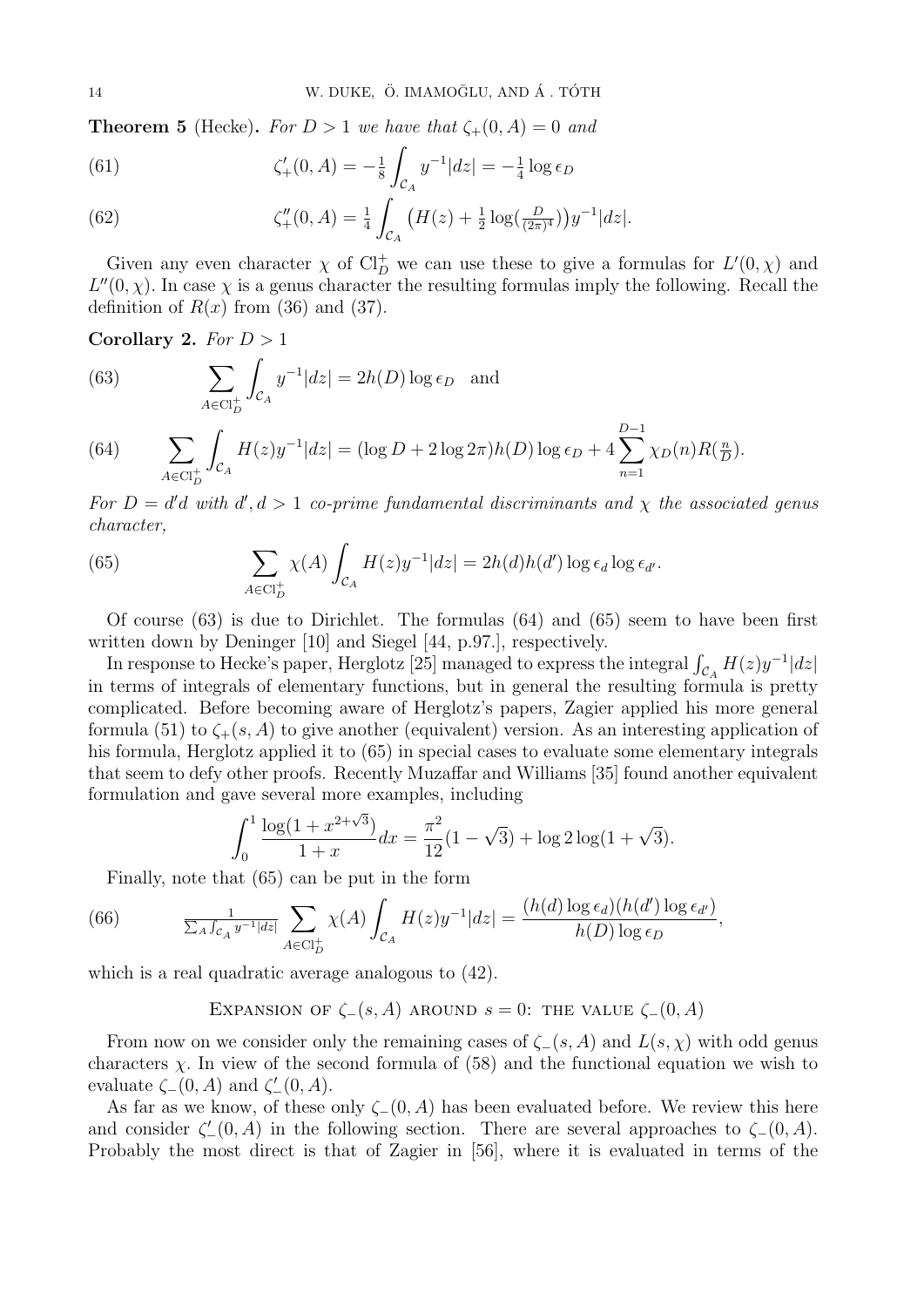invariant  $\Psi$  of (46). Using (43), (49) and (50) it is elementary to deduce the following (see [56, Satz 2, p.132]):

**Theorem 6.** For *A a* narrow ideal class in the real quadratic field  $K = \mathbb{Q}$ *√ D*)

$$
\zeta_{-}(0, A) = \frac{1}{12}\Psi(A).
$$

Given any odd character  $\chi$  of Cl<sub>D</sub> we can use this to give a formula for  $L(0, \chi)$ . In case  $\chi$ is a genus character the resulting formula implies the following.

**Corollary 3.** For  $D = d'd > 1$  with  $d', d < 0$  co-prime fundamental discriminants and  $\chi$  the *associated genus character,*

(67) 
$$
\sum_{A \in \text{Cl}_D^+} \chi(A)\Psi(A) = \frac{48h(d)h(d')}{\mathbf{w}_d \mathbf{w}_{d'}}.
$$

A nice special case is when  $D = 4q$  where  $q \equiv 3 \pmod{4}$  is prime and  $h(4q) = 2$ , which is equivalent to  $\mathbb{Z}[\sqrt{q}]$  being a UFD. This happens for the *q* of our first set of examples and, according to a well-known conjecture of Cohen and Lenstra [9], occurs for *>* 75% of all primes *q ≡* 3 (mod 4). For these *q >* 3, (67) gives

$$
h(-q) = \frac{1}{3} \sum_{k=1}^{\ell} n_k - \ell
$$

where  $((n_1, \ldots, n_\ell))$  is the cycle of  $\sqrt{q}$ . Alternatively, using (49), we have

$$
h(-q) = \frac{1}{3}(\ell' - \ell),
$$

where  $\ell'$  is the length of the cycle of  $-\sqrt{q}$ . For example,  $\sqrt{163}$  has the cycle given by:

$$
((5, 2, 2, 4, 3, 2, 2, 2, 2, 2, 2, 3, 2, 2, 2, 2, 2, 2, 2, 2, 2, 2, 3, 2, 2, 2, 2, 2, 3, 4, 2, 2, 5, 26))
$$

 $\sinh(-163) = \frac{1}{3} \cdot 108 - 35 = 1$ . One may check that the cycle of *− √* 163 has length 38. See [26] and [56] for more insight into these examples.

Given (57) we can use Hecke's representation (60) for another way to prove Theorem 6. The Fourier expansion of  $E^*(z, s)$  from (18) yields Hecke's limit formula

$$
\lim_{s \to 0} \partial_z E^*(z, s) = -\frac{\pi i}{12} E_2^*(z),
$$

where  $E_2^*(z) = E_2(z) - \frac{3}{\pi i}$  $\frac{3}{\pi y}$  and

$$
E_2(z) = 1 - 24 \sum_{n \ge 1} \sigma_1(n) q^n.
$$

Therefore by (58) and (60) we have

(68) 
$$
\zeta_{-}(0, A) = \frac{1}{12} \int_{\mathcal{C}_A} E_2^*(z) dz.
$$

Now apply Dedekind's [10] evaluation of the transformation law for  $\log \eta(z)$ . For any  $\gamma =$  $\left(\begin{smallmatrix} a & b \\ c & d \end{smallmatrix}\right) \in \Gamma$  we have

(69) 
$$
\log \eta(\gamma z) - \log \eta(z) = \frac{1}{4} \log(-(cz+d)^2) + \frac{\pi i}{12} \Phi(\gamma),
$$

where  $\Phi(\gamma)$  is given by the formula (56) and where we choose  $\arg(-(cz+d)^2) \in (-\pi, \pi)$ . Since

$$
\frac{1}{12}E_2(z) = \frac{1}{\pi i} \frac{d}{dz} \log \eta(z),
$$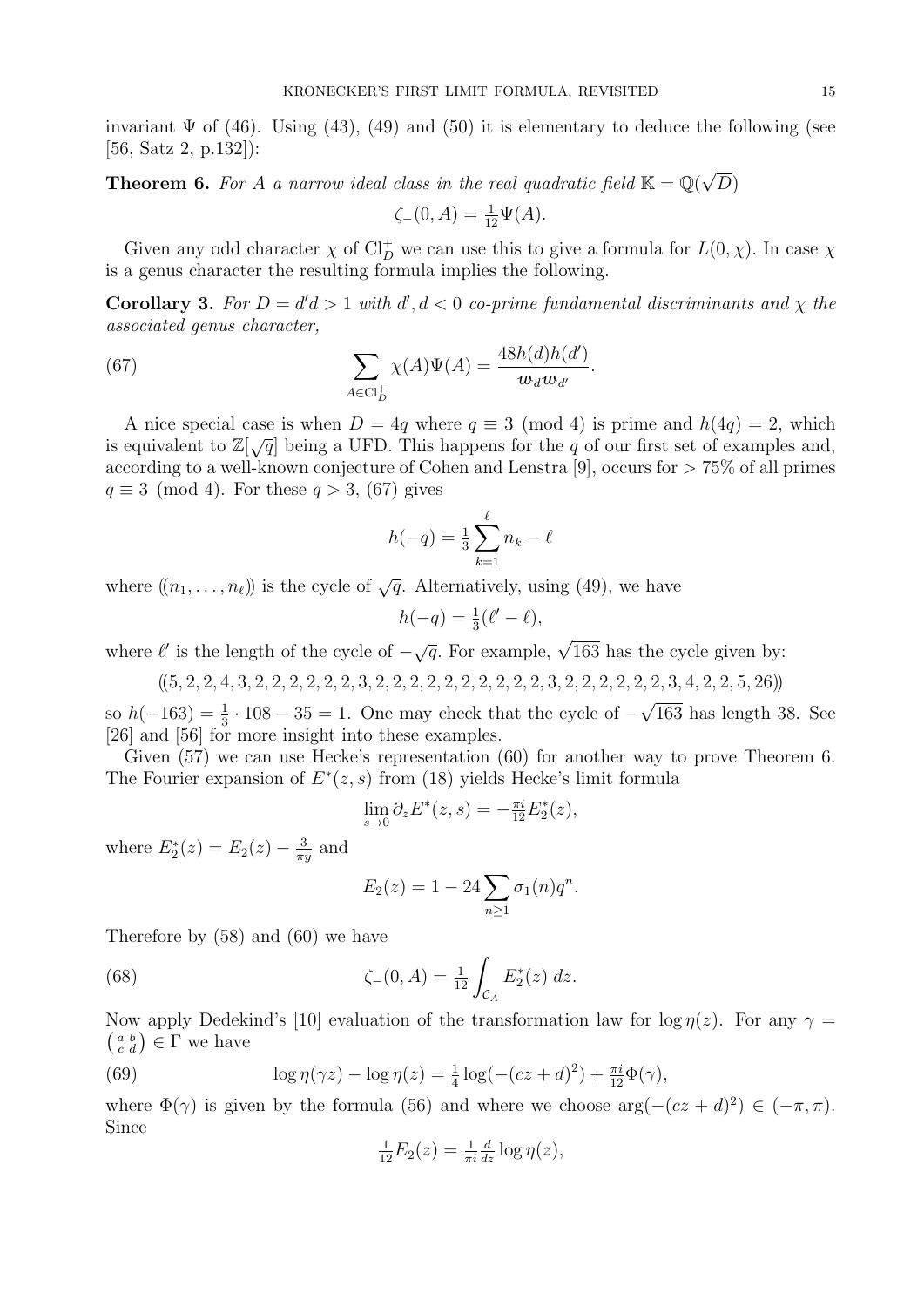a careful evaluation of the integral of  $-\frac{1}{4\pi}$  $\frac{1}{4\pi y}$  shows that

$$
\int_{\mathcal{C}_A} E_2^*(z) \ dz = \Psi(\gamma_w).
$$

This is in essence the first proof of Theorem 6 historically, modulo identity (57). Hecke [23, p. 416.] indicated how the evaluation of *ζ−*(0*, A*) depends on the transformation formula for  $\log \eta(z)$  (see also [22], [36], [44, p.134.] and [55]).

We propose yet another proof of Theorem 6, one that will adapt well to computing  $\zeta'_{-}(0, A)$ in terms of an integral of  $H(z)$ . Let  $j(z)$  be the usual modular *j*-function as before. Write  $j' = \frac{1}{2\pi}$ 2*πi*  $\frac{dj}{dz}$  and let  $d\mu(z) = \frac{dxdy}{y^2}$  and *F* be the standard fundamental domain for Γ. The kernel function

(70) 
$$
K(z,\tau) = \frac{j'(\tau)}{j(z) - j(\tau)},
$$

which is weight 0 in *z* and weight 2 in  $\tau$ , shows up a lot in the theory of modular forms (see e.g. [1], [14]). It has the expansion, convergent for  $\text{Im } z < \text{Im } \tau$ ,

(71) 
$$
K(z,\tau) = \sum_{m\geq 0} j_m(z)q_\tau^m
$$

where  $q_{\tau} = e(\tau)$  and  $j_m(z) = q^{-m} + O(q)$  is weakly holomorphic.

FIGURE 3. The function  $\nu_I(z)$  for  $D=12$ 



Define

(72) 
$$
\nu_A(z) = \int_{\mathcal{C}_A} \frac{j'(\tau)}{j(z) - j(\tau)} d\tau
$$

This function is Γ-invariant and is zero for Im *z* sufficiently large. The value of  $\nu_A(z)$  for *z* not on  $\mathcal{C}_A$  is an integer that counts with signs the number of crossings that a path from  $i\infty$ to z in  $\mathcal F$  makes with  $\mathcal C_A$ . This is easily verified using the winding number and well-known properties of *j.*

We claim that Theorem 6 is equivalent to the statement that

(73) 
$$
\frac{3}{\pi} \int_{\mathcal{F}} \nu_A(z) d\mu(z) = \Psi(A).
$$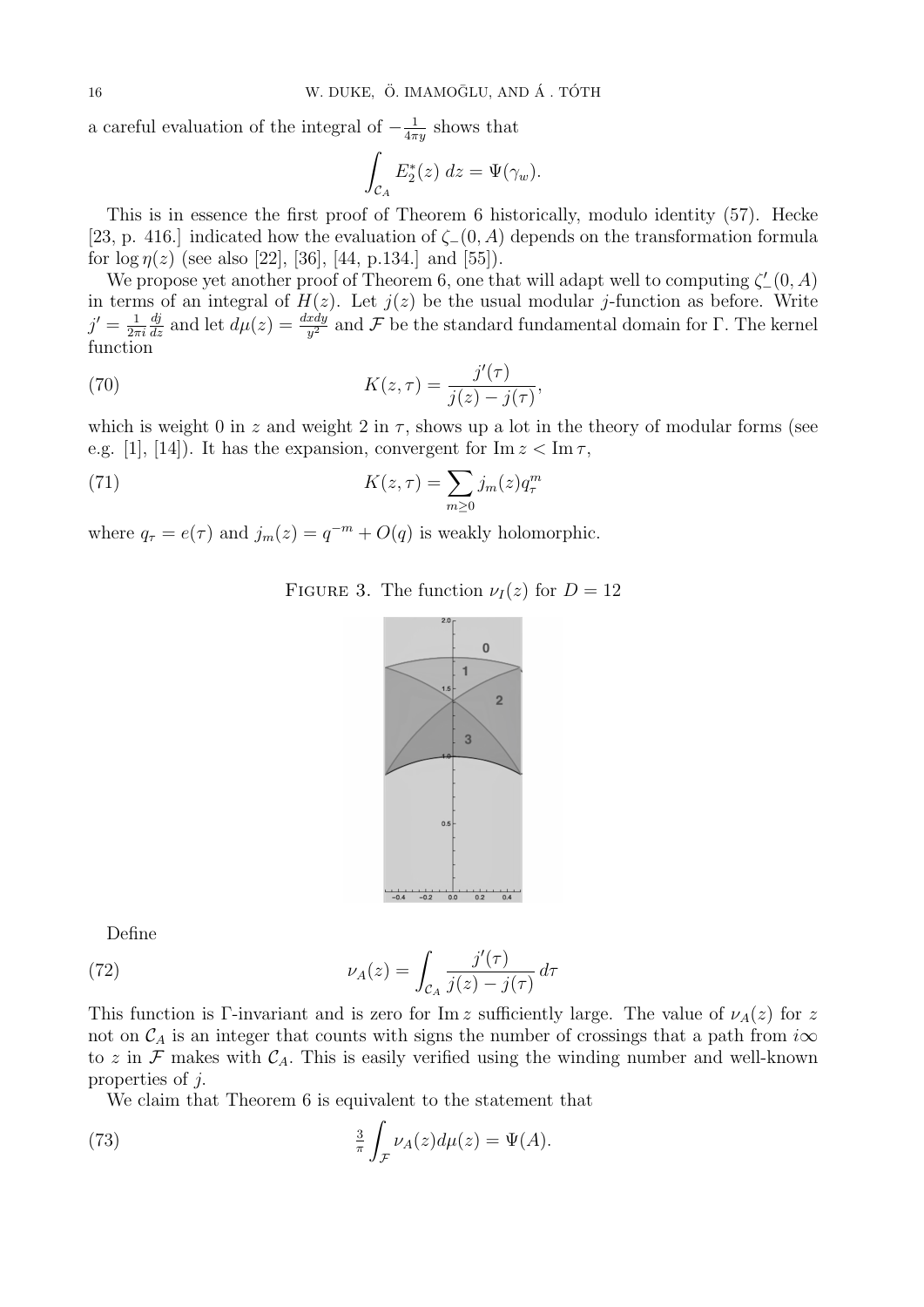This equivalence may be deduced from (68) and the following elegant formula, which is a consequence of Lemma 1 proven below and is obtained from it by taking  $s \to 0$ :

(74) 
$$
E_2^*(\tau) = \frac{3}{\pi} j'(\tau) \int_{\mathcal{F}} \frac{1}{j(z) - j(\tau)} d\mu(z).
$$

Here is an example illustrating the formula (73). Take  $D = 12 = (-3)(-4)$  as above with *h*(12) = 2*.* We have the reduced root  $w_I = 2 + \sqrt{3} = \epsilon_{12}$  with  $w\mathbb{Z} + \mathbb{Z} = \mathcal{O}_\mathbb{K}$  and with cycle ((4)). Thus  $\Psi(I) = 4 - 3 = 1$ . In Figure 3 we have plotted  $C_I$ , where the arcs are all oriented left to right and are given by the equations

$$
y = \sqrt{3 - x^2}
$$
 and  $y = \sqrt{3 - (x \pm 1)^2}$ .

The values of  $\nu_I(z)$  are also shown. It can be checked that (73) holds in this case since (75)

$$
\frac{3}{\pi} \int_{\mathcal{F}} \nu_I(z) d\mu(z) = A(0) + A(1) + A(-1) = 1, \text{ where } A(u) = \frac{6}{\pi} \int_0^{1/2} \int_{\sqrt{1-x^2}}^{\sqrt{3-(x+u)^2}} d\mu(z).
$$

In general, (73) was obtained in [5] for certain surfaces using topological arguments (Gauss-Bonnet) and adapted in [6] to  $\Gamma\backslash\mathcal{H}$ , but without using the analytic expression for  $\nu_A(z)$  in (72). Partially motivated by their work and also by a desire to combine Zagier's approach using continued fractions with the more geometric methods of Dirichlet/Hecke, in [15] we constructed a hyperbolic surface  $\mathcal{F}_A$  (an orbifold, actually) associated to  $A$  that is bounded by  $C_A$  and has area  $\ell_A\pi$ , also a consequence of the Gauss-Bonnet theorem. This surface is a partial cover of *F* with  $m_A - \nu_A(z)$  points of  $\mathcal{F}_A$  over  $z \in \mathcal{F}$ . In particular, we get a more analytic proof of (73) by combining this counting interpretation with (46).

The Rademacher symbol has many other geometric/algebraic/topological interpretations. See Hirzebruch's article [26] for relations to Hilbert modular surfaces. More recently, Ghys [18] gave the beautiful result that the Rademacher symbol gives the linking number of a modular knot (a lift of  $C_A$  to the unit tangent bundle) with a certain trefoil knot. See also [16].

# EVALUATION OF  $\zeta'_{-}(0, A)$ : new results

We now turn to the problem of computing  $\zeta'_{-}(0, A)$ , Returning to Hecke's representation (60), we see that to evaluate  $\zeta'_{-}(0, A)$  using it directly we must integrate  $\partial_z H_2(z)$  from (26) over  $C_A$ . Following the example of the third proof of Theorem 6 given above, we will instead integrate  $H(z)$  against  $\nu_A(z)$  over F. The following result appears to be a new contribution to the classical theory of KLF.

**Theorem 7.** For *A a* narrow ideal class in the real quadratic field  $K = \mathbb{Q}$ *√ D*)*, where D* = *d ′d with d and d ′ negative co-prime fundamental discriminants, we have*

$$
\zeta_{-}(0, A) = \frac{1}{4\pi} \int_{\mathcal{F}} \nu_{A}(z) d\mu(z) \text{ and}
$$
  

$$
\zeta'_{-}(0, A) = -\frac{1}{4\pi} \int_{\mathcal{F}} \nu_{A}(z) (H(z) + 1 + \frac{1}{2} \log(\frac{D}{2^{8}\pi^{4}})) d\mu(z),
$$

*where*  $\nu_A(z)$  *is defined in (72).* 

When applied to an odd genus character this yields an analogue of Lerch's formula (40).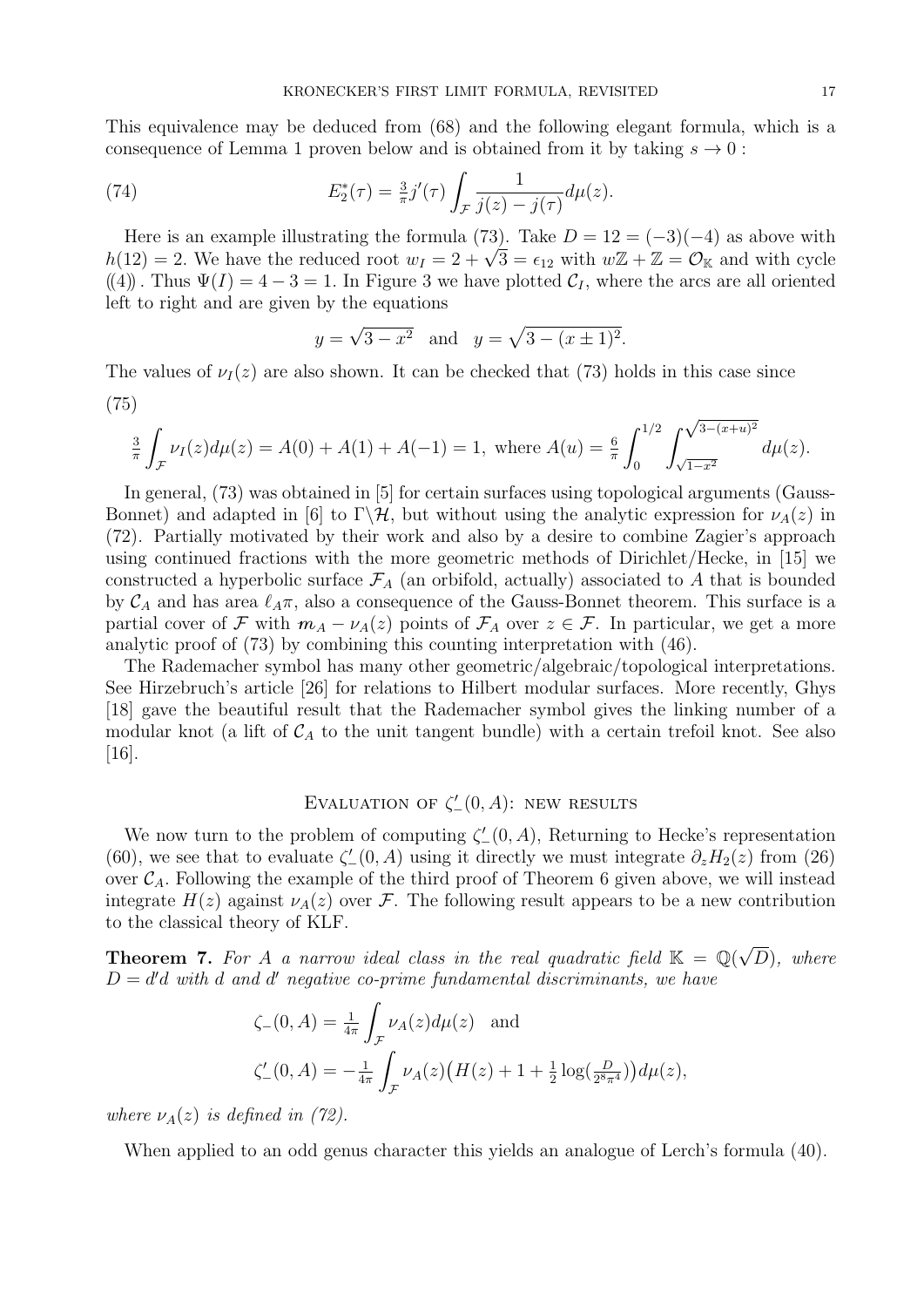**Corollary 4.** Write  $h = h(d)$  and  $h' = h(d')$  and similarly  $w = w_d$  and  $w' = w_{d'}$ . For  $D = d'd$  *with*  $d', d < 0$  *co-prime fundamental discriminants and*  $\chi$  *the associated genus character,*

$$
\frac{3}{\pi} \sum_{A \in \text{Cl}_{D}^{+}} \chi(A) \int_{\mathcal{F}} \nu_{A}(z) d\mu(z) = \frac{48hh'}{w w'} \quad \text{and}
$$
\n
$$
\frac{3}{\pi} \sum_{A \in \text{Cl}_{D}^{+}} \chi(A) \int_{\mathcal{F}} \nu_{A}(z) H(z) d\mu(z) = -24 \left( \frac{h'}{w'} \sum_{n=1}^{|d|-1} \chi_{d}(n) \log \Gamma(\frac{n}{|d|}) + \frac{h}{w} \sum_{n=1}^{|d'|-1} \chi_{d'}(n) \log \Gamma(\frac{n}{|d'|}) \right) + \frac{48hh'}{w w'} (\frac{1}{2} \log D - 1 + \log(16\pi^{2})).
$$

This corollary implies, after some computation, an identity that is somewhat analogous to (42) and (66) and is the main new result of this paper. It gives a surprising geometrical relationship between the CM points associated to the imaginary quadratic fields  $\mathbb{Q}(\sqrt{d})$  and  $\mathbb{Q}(\sqrt{d'})$  and the winding number functions  $\nu_A(z)$  coming from the closed geodesics associated to the real quadratic field  $\mathbb{Q}(\sqrt{D}) = \mathbb{Q}(\sqrt{d'd})$ .

**Corollary 5.** *Assumptions as above,*

$$
\frac{\sum_{C \in \text{Cl}_{D}^{+}} \chi(C) \int_{\mathcal{F}} \nu_{C}(z) H^{*}(z) d\mu(z)}{\sum_{C \in \text{Cl}_{D}^{+}} \chi(C) \int_{\mathcal{F}} \nu_{C}(z) d\mu(z)} = \frac{1}{h(d)} \sum_{A \in \text{Cl}_{d}^{+}} H^{*}(z_{A}) + \frac{1}{h(d')} \sum_{B \in \text{Cl}_{d'}^{+}} H^{*}(z_{B}),
$$

 $where H^*(z) = H(z) - 1.$ 

In case *d* and *d'* are prime discriminants there are exactly two genera, one containing *I* and the other containing *J*. If  $h(D) = 2$ , Corollary 5 simplifies to

(76) 
$$
\frac{1}{\int_{\mathcal{F}} \nu_I(z) d\mu(z)} \int_{\mathcal{F}} \nu_I(z) H^*(z) d\mu(z) = \frac{1}{h(d)} \sum_{A \in \mathrm{Cl}_d^+} H^*(z_A) + \frac{1}{h(d')} \sum_{B \in \mathrm{Cl}_{d'}^+} H^*(z_B).
$$

For example, when  $D = 12$  we have numerically

$$
\frac{3}{\pi} \int_{\mathcal{F}} H^*(z) \nu_I(z) d\mu(z) = B(0) + B(1) + B(-1) = 0.0882075...,
$$

where

$$
B(u) = \frac{6}{\pi} \int_0^{1/2} \int_{\sqrt{1-x^2}}^{\sqrt{3-(x+u)^2}} H^*(z) d\mu(z).
$$

By (76) and (75) this must equal

$$
H^{*}(i) + H^{*}(\frac{1+\sqrt{-3}}{2}) = -2 - \log\left(\frac{3\Gamma(\frac{1}{3})^6 \Gamma(\frac{1}{4})^4}{512\pi^7}\right),
$$

as may be verified numerically.

Given (73), the proof of Theorem 7 comes down to Hecke's representation (60) and the following result.

**Lemma 1.** *For*  $\tau \in \text{int } \mathcal{F}$  *and*  $K(z, \tau)$  *defined in (70) we have* 

$$
i\partial_{\tau}E^*(\tau,s) = \frac{s(s-1)}{2} \int_{\mathcal{F}} K(z,\tau)E^*(z,s)d\mu(z).
$$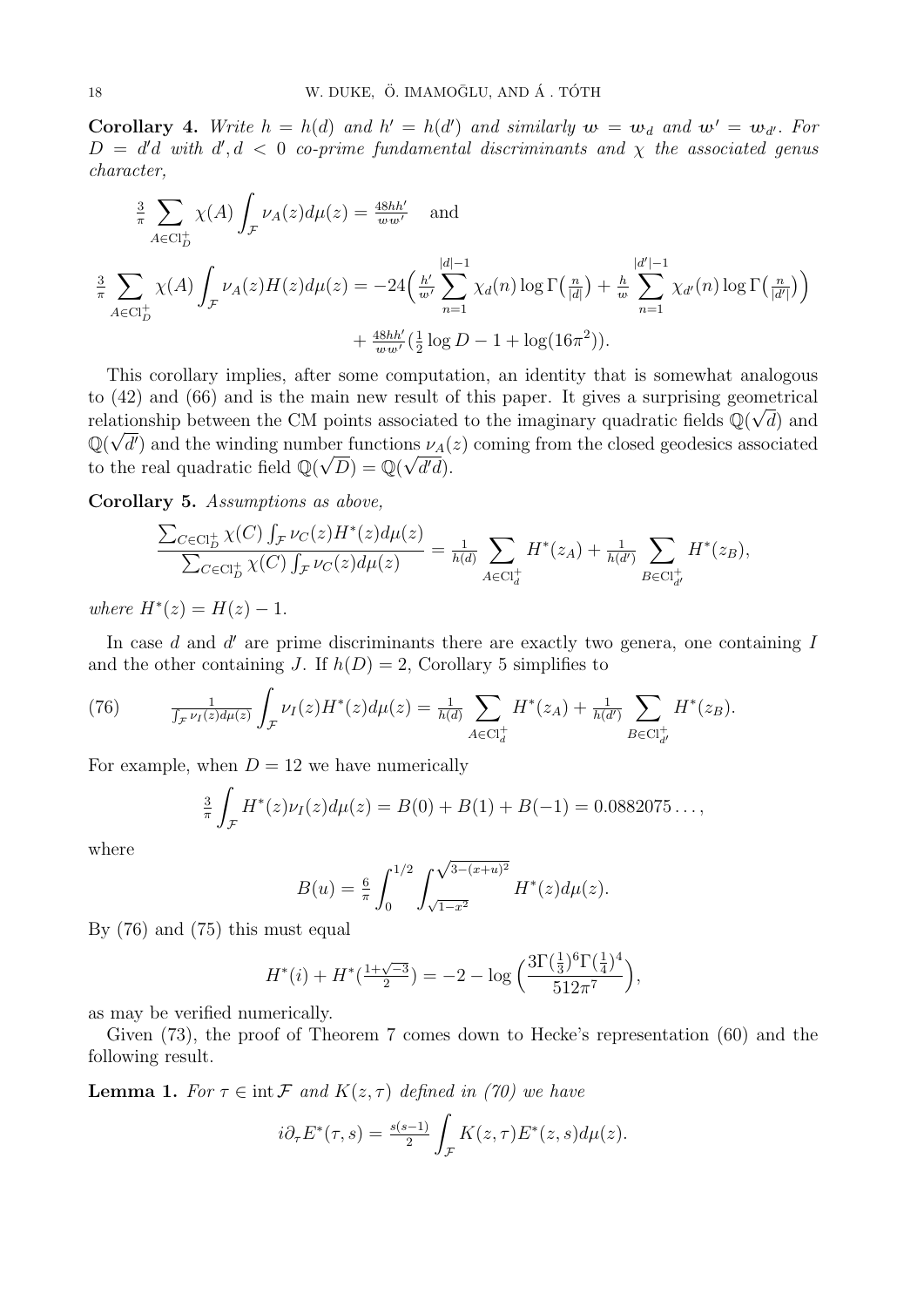*Proof.* Note that for fixed  $\tau \in \mathcal{F}$  and  $y > \text{Im } \tau + 1$  we have that  $K(z, \tau) = O(e^{-2\pi y})$  where as usual  $z = x + iy$ . Clearly

$$
4y^2\partial_{\overline{z}}\partial_z=\Delta
$$

for  $\Delta$  from (24). Thus by (25) we need to show

$$
g(\tau) = -\int_{\mathcal{F}} K(z,\tau) \partial_{\overline{z}} g(z) d\overline{z} dz,
$$

after using that  $d\overline{z}dz = 2idx\,dy$  and writing  $g(z) = \partial_z E^*(z, s)$  for fixed  $s \neq 0, 1$ .

For  $\delta > 0$ , let  $D_{\tau}(\delta) = \{z \in \mathbb{C} : |z - \tau| < \delta\}$  and  $\mathcal{F}(Y) = \{z \in \mathcal{F} : y \leq Y\}$ . Since  $K(z, \tau)$ is holomorphic, for  $\tau \in \text{int } \mathcal{F}$  we need to show

$$
g(\tau) = -\lim_{\substack{Y \to \infty \\ \delta \to 0}} \int_{\mathcal{F}(Y) \setminus D_{\tau}(\delta)} \partial_{\overline{z}}(g(z)K(z,\tau)) d\overline{z} dz.
$$

For  $\tau \in \text{int } \mathcal{F}$  choose Y large enough and  $\delta$  small enough so we may apply Stokes' theorem to get

$$
\int_{\mathcal{F}(Y)\backslash D_{\tau}(\delta)} \partial_{\overline{z}}(g(z)K(z,\tau))d\overline{z}dz = \int_{\partial \mathcal{F}_Y} g(z)K(z,\tau)dz - \int_{\partial D_{\tau}(\delta)} g(z)K(z,\tau)dz.
$$

Now  $\lim_{Y\to\infty} \int_{\partial \mathcal{F}_Y} g(z) K(z,\tau) dz = 0$  and  $\lim_{\delta \to 0} \int_{\partial D_{\tau}(\delta)} g(z) K(z,\tau) dz = g(\tau)$ , giving the result. □

The main goal of our companion paper [15] was to study the distribution properties of the surfaces  $\mathcal{F}_A$  when *A* is averaged over a genus. For this we needed to make use of integrals over  $\mathcal{F}_A$  of Maass cusp forms as well as the Eisenstein series  $E(z, s)$ , but only for Res =  $\frac{1}{2}$  $\frac{1}{2}$ , since these are the eigenfunctions that occur in the spectral expansion of  $\Delta$ . It is notable that  $H(z)$ , which comes from  $s = 0$ , is not integrable on  $\mathcal{F}_A$  with respect to  $d\mu$ . This is one reason for our use here of  $\nu_A(z)$  and the singular kernel  $K(z, \tau)$  in Lemma 1, instead of simply integrating  $H(z)$  over the surface  $\mathcal{F}_A$ .

#### 4. Concluding remarks

We have only looked at the applications of KLF to *L*-functions for quadratic K with genus characters. Already here there are interesting applications to certain quadratic extensions of K giving class number relations, but this is just the beginning, even when one is only interested in abelian extensions of quadratic fields (see [44]). A lot of attention has been devoted to finding elaborations of the ideas originated by Kronecker with his limit formula to other *L*-functions and other values of *s*.

A rather different theme, one that we have emphasized without actually saying so, is the use of KLF to study averages of the height function *H*, like in (42), (66) and Corollary 5. The height function  $H(\tau)$ , thought of as being defined through KLF, gives the height of the torus  $\mathbb{C}/L$ , where  $L = (\text{Im }\tau)^{-1/2}(\mathbb{Z} + \tau \mathbb{Z})$ . This definition has been generalized using spectral zeta functions of curves of genus greater than one. The corresponding higher dimensional versions of KLF and their applications to Riemann surfaces and in physics, pioneered in papers of Ray-Singer [38], Fay [17], D'Hoker–Phong [13] and Sarnak [39], [40], represent another major topic initiated by Kronecker's ideas.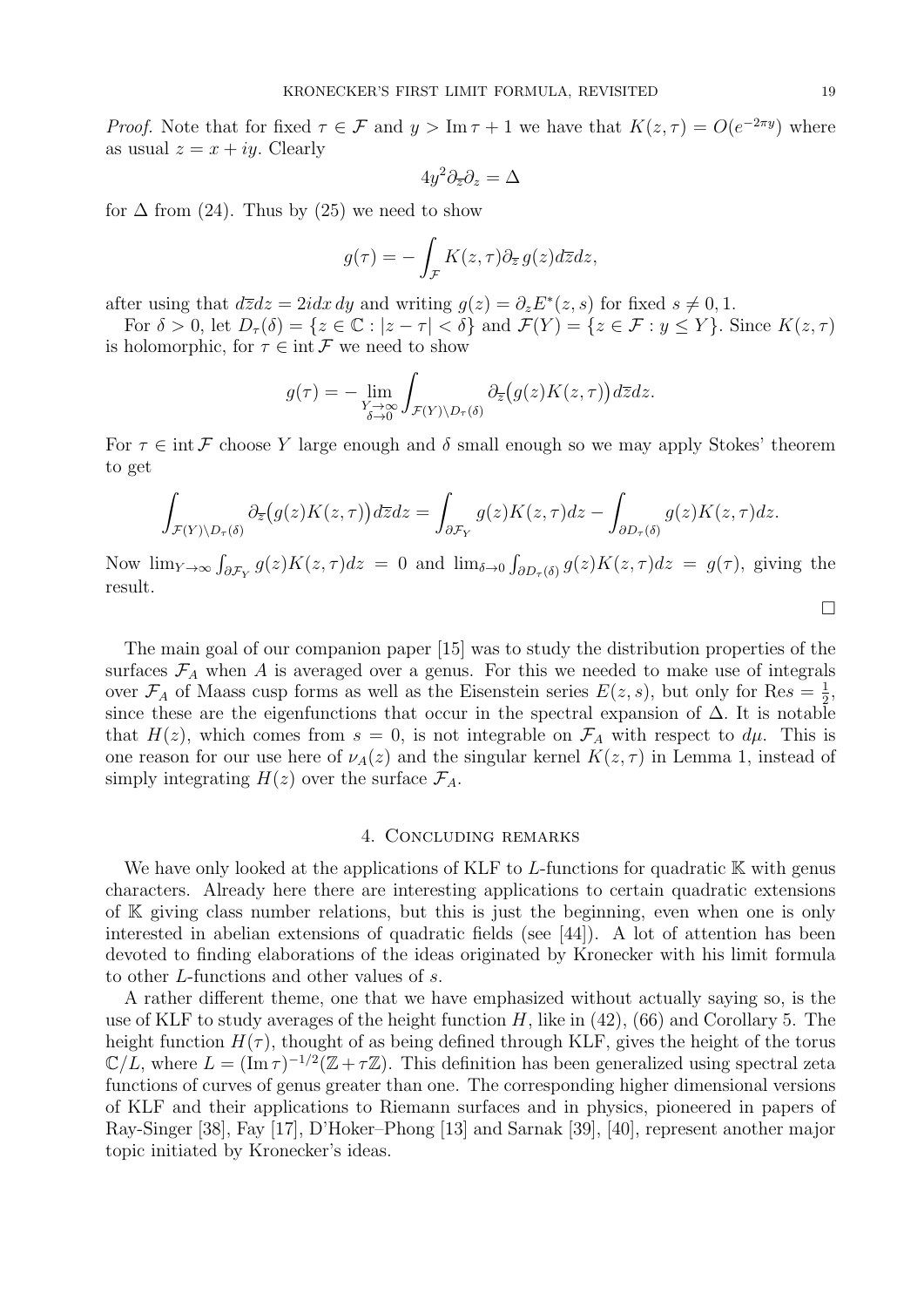#### **REFERENCES**

- [1] Asai, Tetsuya; Kaneko, Masanobu; Ninomiya, Hirohito. Zeros of certain modular functions and an application. Comment. Math. Univ. St. Paul. 46 (1997), no. 1, 93–101.
- [2] A. Berger, Sur une application des nombres des classes des formes quadratiques binaires pour un determinant negatif. Nova Acta Soc. Sci. Upsaliensis (3) 12 (1883), pp. 29–31
- [3] Birch, B. J.. Diophantine analysis and modular functions. 1969 Algebraic Geometry (Internat. Colloq., Tata Inst. Fund. Res., Bombay, 1968) pp. 35–42 Oxford Univ. Press, London
- [4] Birch, B. J. Heegner's proof. Arithmetic of L-functions, 281–291, IAS/Park City Math. Ser., 18, Amer. Math. Soc., Providence, RI, 2011.
- [5] Calegari, D.. SCL. MSJ Memoirs, 20. Mathematical Society of Japan, Tokyo, 2009.
- [6] Calegari, D. ; Louwsma, J.. Immersed surfaces in the modular orbifold, Proc. Amer. Math. Soc. 139 (2011), 2295–2308.
- [7] S. Chowla and A. Selberg. On Epstein's zeta function (I), Proc. Nat. Acad. Sci. U.S.A. 35 (1949), 371–374.
- [8] A. Selberg and S. Chowla. On Epstein's zeta-function, J. Reine Angew. Math. 227 (1967), 86–110.
- [9] Cohen, H.; Lenstra, H. W., Jr. Heuristics on class groups. Number theory (New York, 1982), 26–36, Lecture Notes in Math., 1052, Springer, Berlin, 1984.
- [10] Deninger, Christopher, On the analogue of the formula of Chowla and Selberg for real quadratic fields. J. Reine Angew. Math. 351 (1984), 171–191.
- [11] Deuring, Max F. On Epstein's zeta function. Ann. of Math. (2) 38 (1937), no. 3, 585–593.
- [12] Deuring, Max. Imaginäre quadratische Zahlkörper mit der Klassenzahl Eins. Inventiones mathematicae 5.3 (1968): 169-179.
- [13] D'Hoker, E. and Phong D.H., On determinants of Laplacians on Riemann surfaces, Comm. Math Physics **104** 537–545 (1986).
- $[14]$  Duke, W.; Imamoglu, Ö. Tóth, Á. Cycle integrals of the j-function and mock modular forms. Ann. of Math. (2) 173 (2011), no. 2, 947–981.
- [15] Duke, W.; Imamoglu, Ö.; Tóth, Á. Geometric invariants for real quadratic fields. Ann. of Math. 184 (2016), no. 2, 94-990.
- [16] Duke, W.; Imamoglu,  $\ddot{O}$ .; Tóth,  $\dot{A}$ . Modular cocycles and linking numbers. Duke Math. J. 166 (2017), no. 6, 11791210.
- [17] Fay, John, Analytic torsion and Prym differentials. Riemann surfaces and related topics: Proceedings of the 1978 Stony Brook Conference (State Univ. New York, Stony Brook, N.Y., 1978), pp. 107–122, Ann. of Math. Stud., 97, Princeton Univ. Press, Princeton, N.J., 1981.
- [18] Ghys,E., Knots and dynamics. International Congress of Mathematicians. Vol. I, 247–277, Eur. Math. Soc., Zürich, 2007.
- [19] Rademacher, H.; Grosswald, E., "Dedekind Sums, The Carus Math." Monographs, MAA (1972).
- [20] Hammond, W. F.; Hirzebruch, F., L-series, modular imbeddings, and signatures. Math. Ann. 204 (1973), 263–270.
- [21] E. Hecke, Uber die Kroneckersche Grenzformell für reelle quadratische Körper und die Klassenzhal relative-Abelscher Körper, Verhandlungen der Naturforschenden Gesellschaft in Basel Bd. 28, 1917, S.363–  $372 =$  Werke 10, p. 198-207.
- [22] E. Hecke, Bestimmung der Klassenzahl einer neuen Reihe von algebraischen Zahlkörpern, Nachrichten der K. Gesellschaft der Wissenschafter zu Göttingen. Mathematische-physikalische Klasse 1921, S.1–23= Werke 15, p. 290–312
- [23] E. Hecke, Darstellung von Klassenzahl als Peioden von Integralen3. Gattung aus dem Gebiet der elliptischen Modulfunktionen, Abhandlungen aus dem Mathematichen Seminar der Hamburgischen Universität Bd. 4, 1925, S.211–223=Werke 21, p. 405–417
- [24] Heegner, Kurt. Diophantische analysis und modulfunktionen. Mathematische Zeitschrift 56.3 (1952): 227-253.
- [25] G. Herglotz, Über die Kroneckersche Grenzformel für reele, quadratische Körper. I, II, Leipziger Ber. 75 (1923), p. 314 and p. 3137; Ges. Schriften, p. 466–484.
- [26] Hirzebruch, Friedrich E. P., Hilbert modular surfaces. Enseignement Math. (2) 19 (1973), 183–281.
- [27] Hirzebruch, F.; Zagier, D., Classification of Hilbert modular surfaces. Complex analysis and algebraic geometry, pp. 43–77. Iwanami Shoten, Tokyo, 1977. In Collected Papers II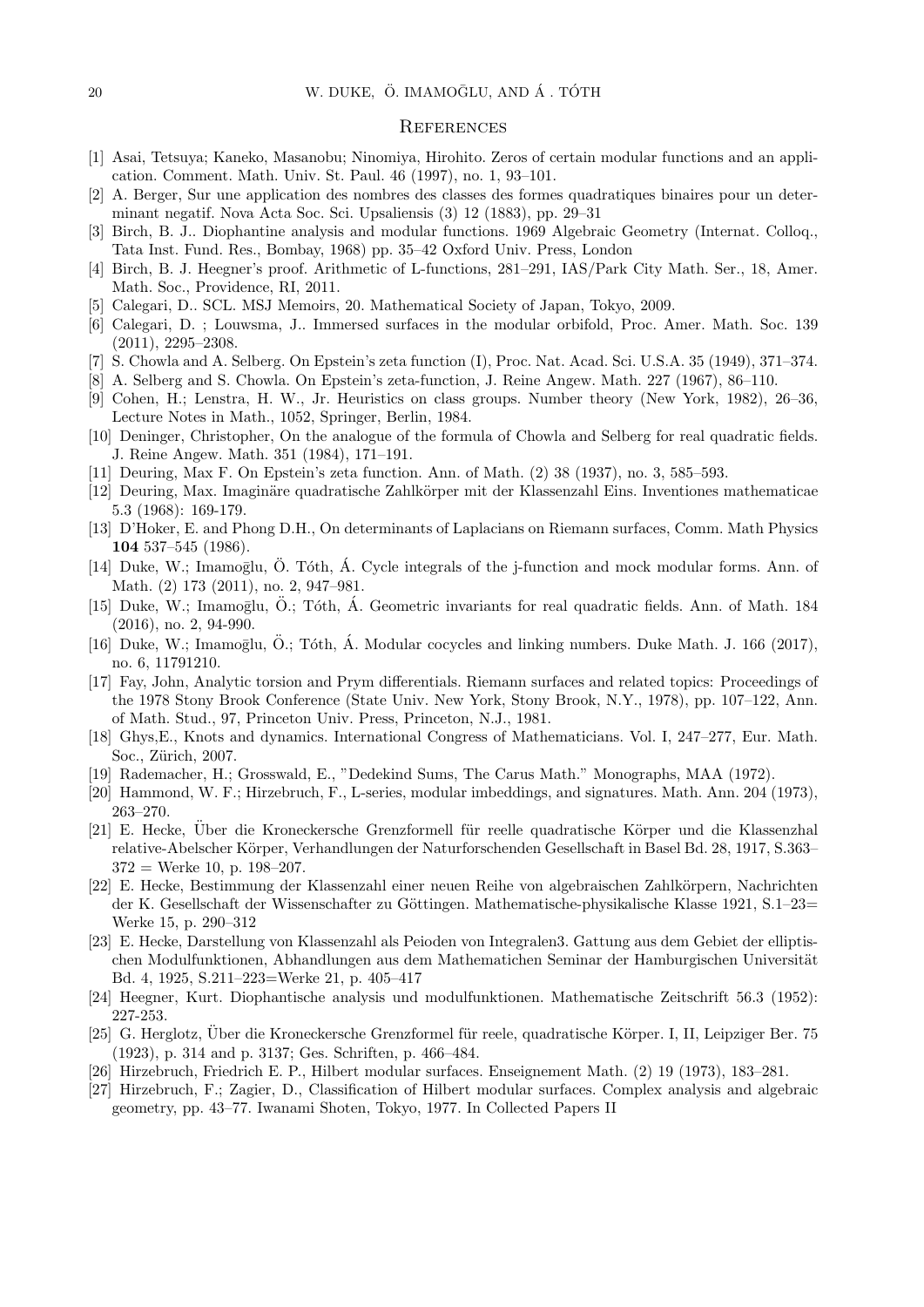- [28] Hurwitz, A. "Einige Eigenschaften der Dirichlet'schen Funktionen  $F(s) = \sum (D/n)1/(n^s)$ , die bei der Bestimmung der Klassenanzahlen Binärer quadratischer Formen auftreten." Z. für Math. und Physik 27, 86-101, 1882.
- [29] Katok, Svetlana, Coding of closed geodesics after Gauss and Morse. Geom. Dedicata 63 (1996), no. 2, 123–145.
- [30] Kronecker, Werke IV, Chelsea (1929) p. 221–225.
- [31] Lagarias, Jeffrey C., and Rhoades, Robert C. Polyharmonic Maass forms for PSL(2*,* Z). The Ramanujan Journal 41.1-3 (2016): 191-232.
- [32] E. Landau, Über die zu einem algebraischen Zahlkörper gehörige Zetafunction und die Ausdehnung der Tschebyschefschen Primzahltheorie auf das Problem der Verteilung der Primideale J. reine angew. Math. (Crelles J.)125 (1902) 64-188. (Collected Works Vol. I, pp. 201–326)
- [33] Lang, Serge, Elliptic functions. With an appendix by J. Tate. Second edition. Graduate Texts in Mathematics, 112. Springer-Verlag, New York, 1987. xii+326 pp.
- [34] Lerch M., Sur quelques formules relatives du nombre des classes, Bull. Sci. Math. 21 (1897) 290–304.
- [35] Muzaffar, Habib; Williams, Kenneth S., A restricted Epstein zeta function and the evaluation of some definite integrals. Acta Arith. 104 (2002), no. 1, 23–66.
- [36] Meyer, Curt, Die Berechnung der Klassenzahl Abelscher Körper über quadratischen Zahlkörpern. (German) Akademie-Verlag, Berlin, 1957. ix+132 pp.
- [37] Ramachandra, K., Some applications of Kronecker's limit formulas. Ann. of Math. (2) 80 1964 104–148.
- [38] Ray, D. B.; Singer, I. M. Analytic torsion for complex manifolds. Ann. of Math. (2) 98 (1973), 154–177.
- [39] Sarnak, P., Special values of Selberg's zeta-function. Number theory, trace formulas and discrete groups (Oslo, 1987), 457–465, Academic Press, Boston, MA, 1989.
- [40] Sarnak, Peter, Determinants of Laplacians; heights and finiteness. Analysis, et cetera, 601–622, Academic Press, Boston, MA, 1990.
- [41] Sarnak, Peter, Reciprocal geodesics. Analytic number theory, 217–237, Clay Math. Proc., 7, Amer. Math. Soc., Providence, RI, 2007.
- [42] Shintani, Takuro, On a Kronecker limit formula for real quadratic fields. J. Fac. Sci. Univ. Tokyo Sect. IA Math. 24 (1977), no. 1, 167–199.
- [43] Shintani, Takuro, A proof of the classical Kronecker limit formula. Tokyo J. Math. 3 (1980), no. 2, 191–199.
- [44] Siegel, C. L., Advanced analytic number theory, Tata 1980
- [45] Siegel, C. L., Bernoullische Polynome und quadratische Zahlkörper, Collected Papers IV, p. 9–40. (1968)
- [46] Stark, H. M., Class-number problems in quadratic fields. Actes du Congrés International des Mathématiciens (Nice, 1970), Tome 1, pp. 511–518. Gauthier-Villars, Paris, 1971.
- [47] Stark, H. M., Values of L-functions at s=1. I. L-functions for quadratic forms. Advances in Math. 7 1971 301–343 (1971).
- [48] Stark, Harold, The origin of the "Stark conjectures". Arithmetic of L-functions, 33–44, IAS/Park City Math. Ser., 18, Amer. Math. Soc., Providence, RI, 2011.
- [49] M. Vlasenko and D. Zagier, Higher Kronecker limit formulas for real quadratic fields J. reine angew. Math. 679 (2013), 23–64.
- [50] Weber, Heinrich Martin, Elliptische functionen und algebraische zahlen 1891
- [51] Weber, Heinrich Martin, Lehrbuch der Algebra , vol 3 third ed. Chelsea 1961
- [52] Weil, André, Elliptic functions according to Eisenstein and Kronecker. Reprint of the 1976 original. Classics in Mathematics. Springer-Verlag, Berlin, 1999. viii+93 pp.
- [53] Whittaker, E. T.; Watson, G. N., A course of modern analysis. An introduction to the general theory of infinite processes and of analytic functions: with an account of the principal transcendental functions. Fourth edition. Reprinted Cambridge University Press, New York 1962 vii+608 pp.
- [54] Zagier, Don, A Kronecker Limit formula for real quadratic fieldsds, Math. Ann, **213**, (1975) 153–184
- [55] Zagier, D., Nombres de classes et fractions continues Journés Arithmétiques de Bordeaux, Astérisque 24-25 (1975) 81-97
- [56] Zagier, D. B., Zetafunktionen und quadratische Körper. (German) [Zeta functions and quadratic fields] Eine Einführung in die höhere Zahlentheorie. [An introduction to higher number theory] Hochschultext. [University Text] Springer-Verlag, Berlin-New York, 1981.